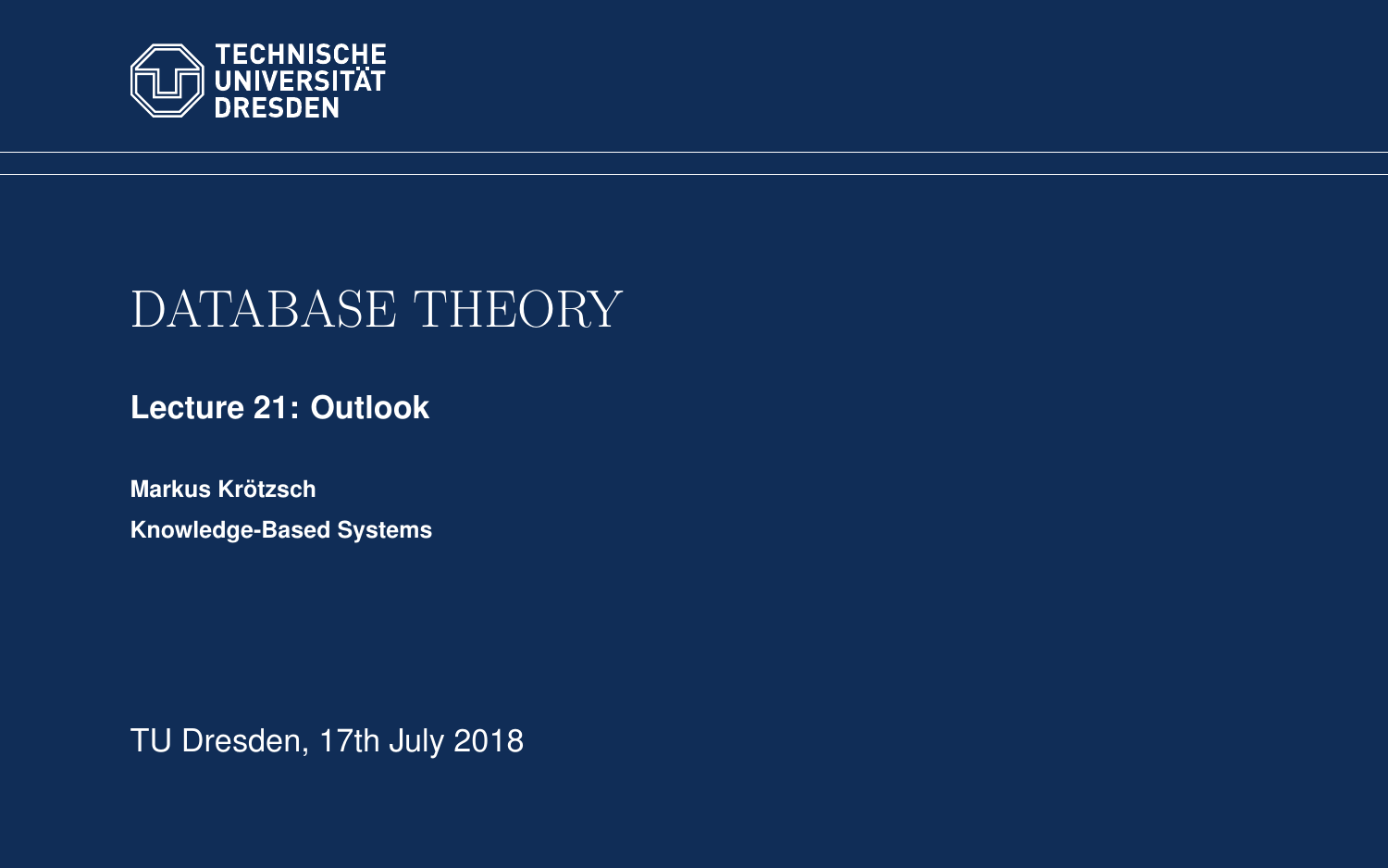# Database Theory in Practice?

We have seen many query languages:

- CQ, FO, (2)RPQ, C(2)RPQ, Datalog, linear Datalog, semipositive Datalog, . . .
- . . . and many optimisation techniques:
	- optimisation of tree-like queries
	- CQ containment and equivalence
	- Datalog implementation techniques

Is any of this relevant in practice?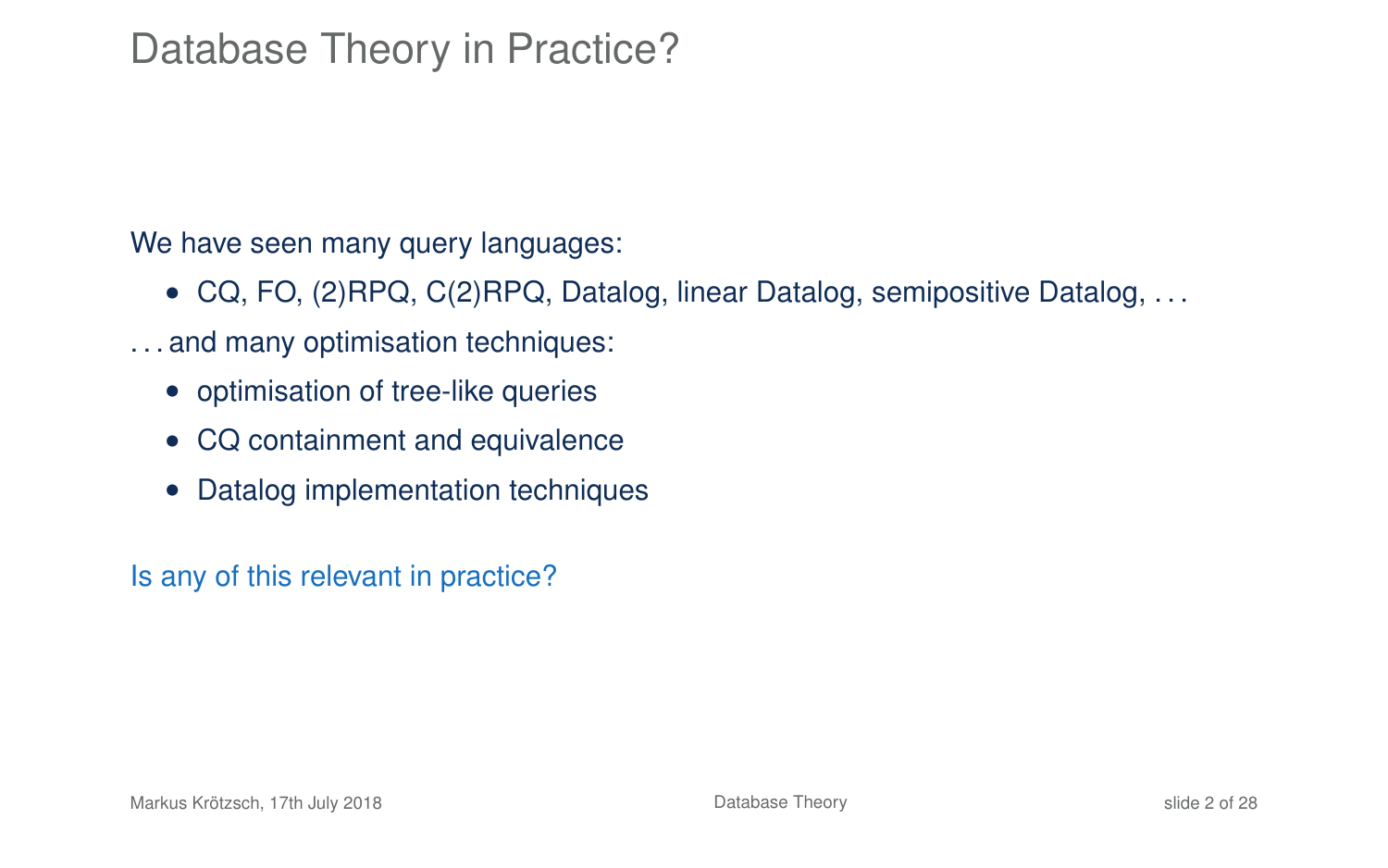# Review: FO, relational algebra, and SQL

The following are essentially equivalent:

- First-order queries
- Relational algebra queries
- "Basic" SQL queries

where different applications may use slightly different variants (named vs. unnamed perspective; tuple-relational calculus; domain independent vs. active domain semantics; . . . )

We get CQs when restricting to SELECT-PROJECT-JOIN queries.

 $\rightarrow$  All RDBMSs implement FO queries, and CQs as special case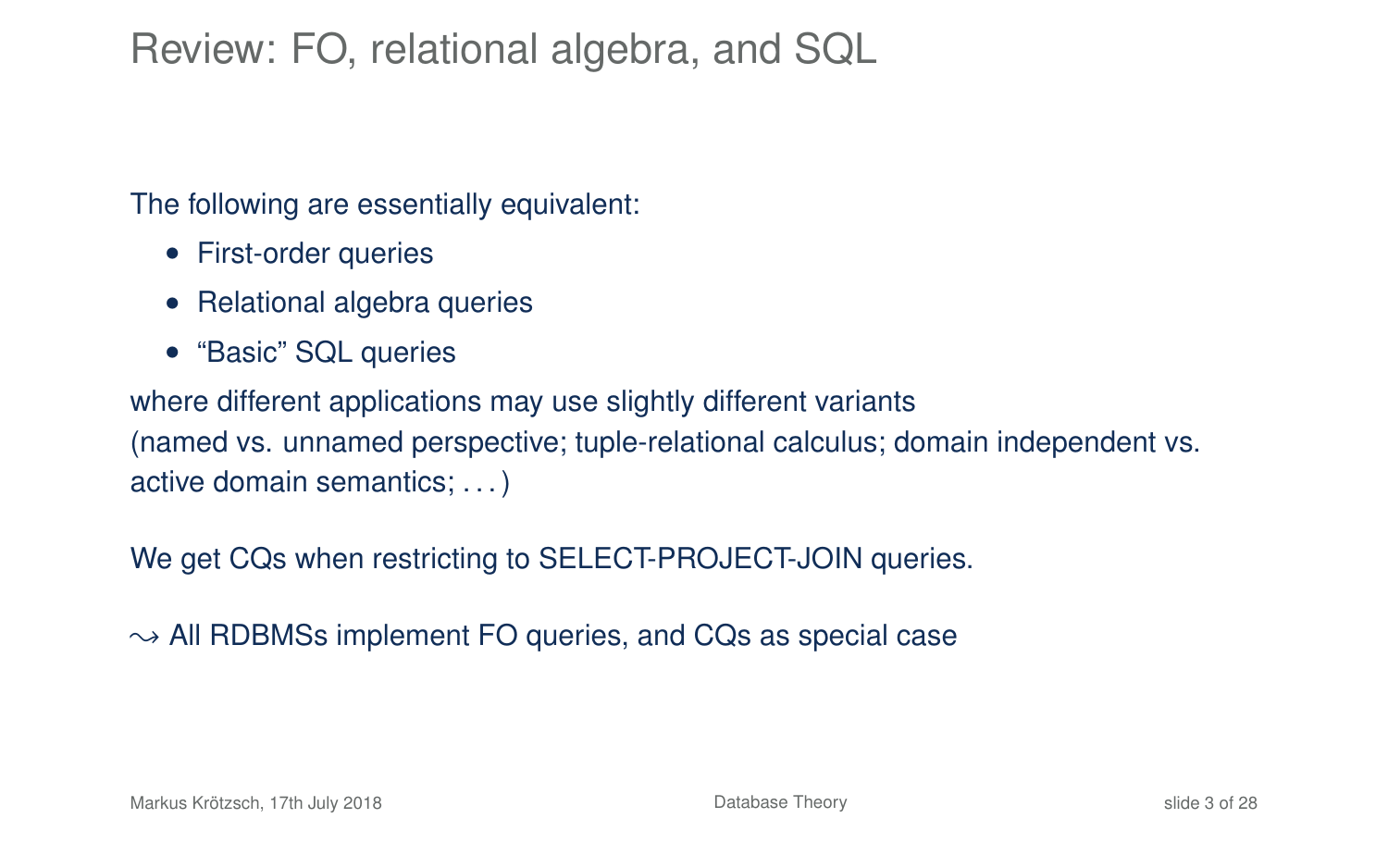## Recursive Queries in SQL

The SQL'99 standard supports recursive queries through the WITH RECURSIVE construct.

- IDB predicates are called common table expressions (CTE) in SQL
- A CTE is defined by a single SQL query, which can use the CTE recursively
- The standard defines a fixed point semantics, similar to Datalog
- Widely supported today (IBM DB2, PostgreSQL, Oracle 11g R2, MS SQL Server, . . . ), but implementations vary and don't conform to a common standard so far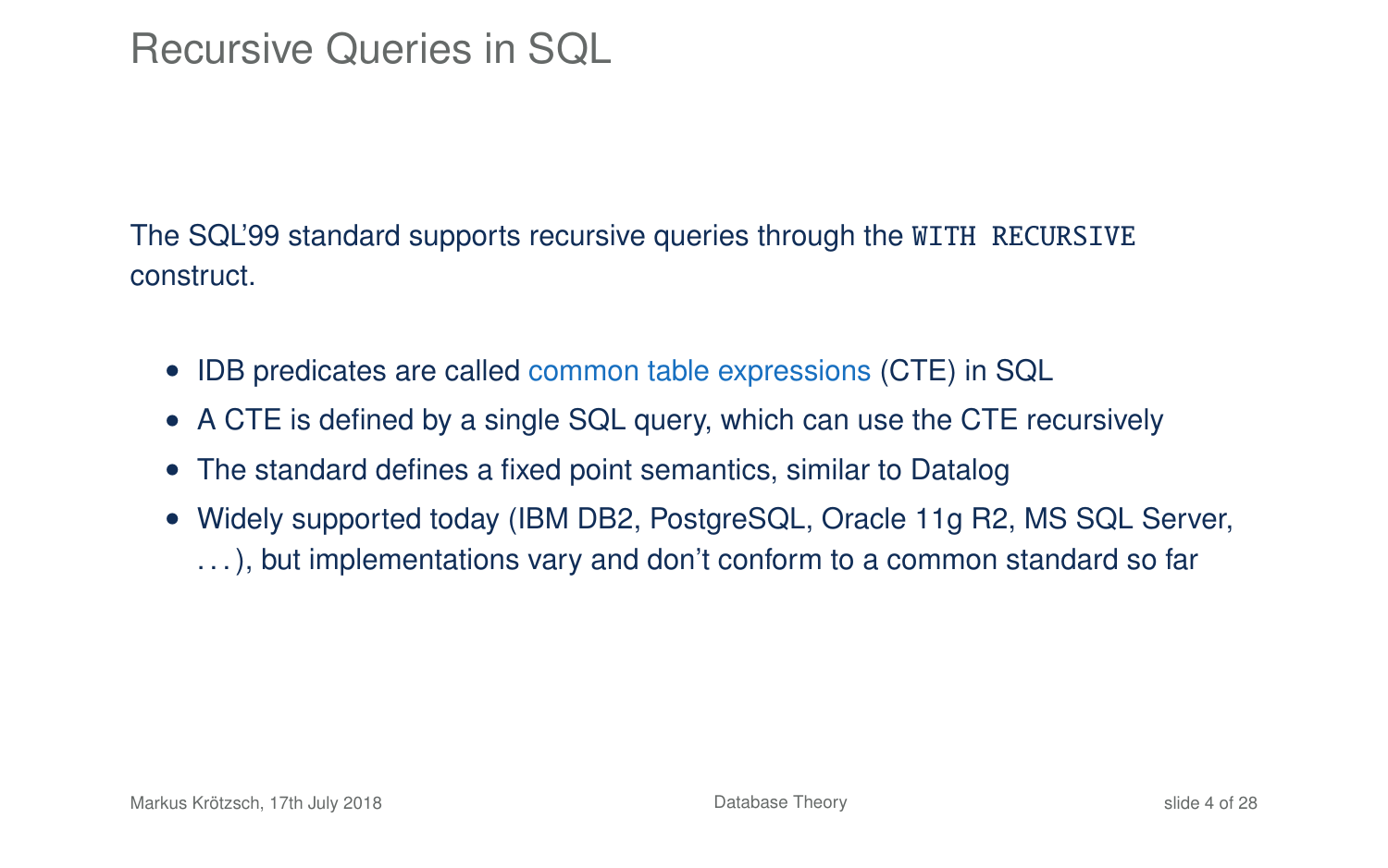Recursive Queries in SQL: Example

Find all ancestors of Alice:

```
WITH RECURSIVE ancestor(young, old) AS (
        SELECT parent.young, parent.old FROM parent
      INTON ALL
        SELECT ancestor.young, parent.old
        FROM ancestor, parent
        WHERE ancestor.old = parent.young
\lambdaSELECT * FROM ancestor WHERE ancestor.young = 'alice';
```
Notes:

- UNION ALL keeps duplicates, which leads to a multiset (bag) semantics that may cause termination problems.
- Many RDBMSs will fail to push the selection ancestor.young = 'alice' into the recursion; modifying the CTE definition to start from 'alice' would help them.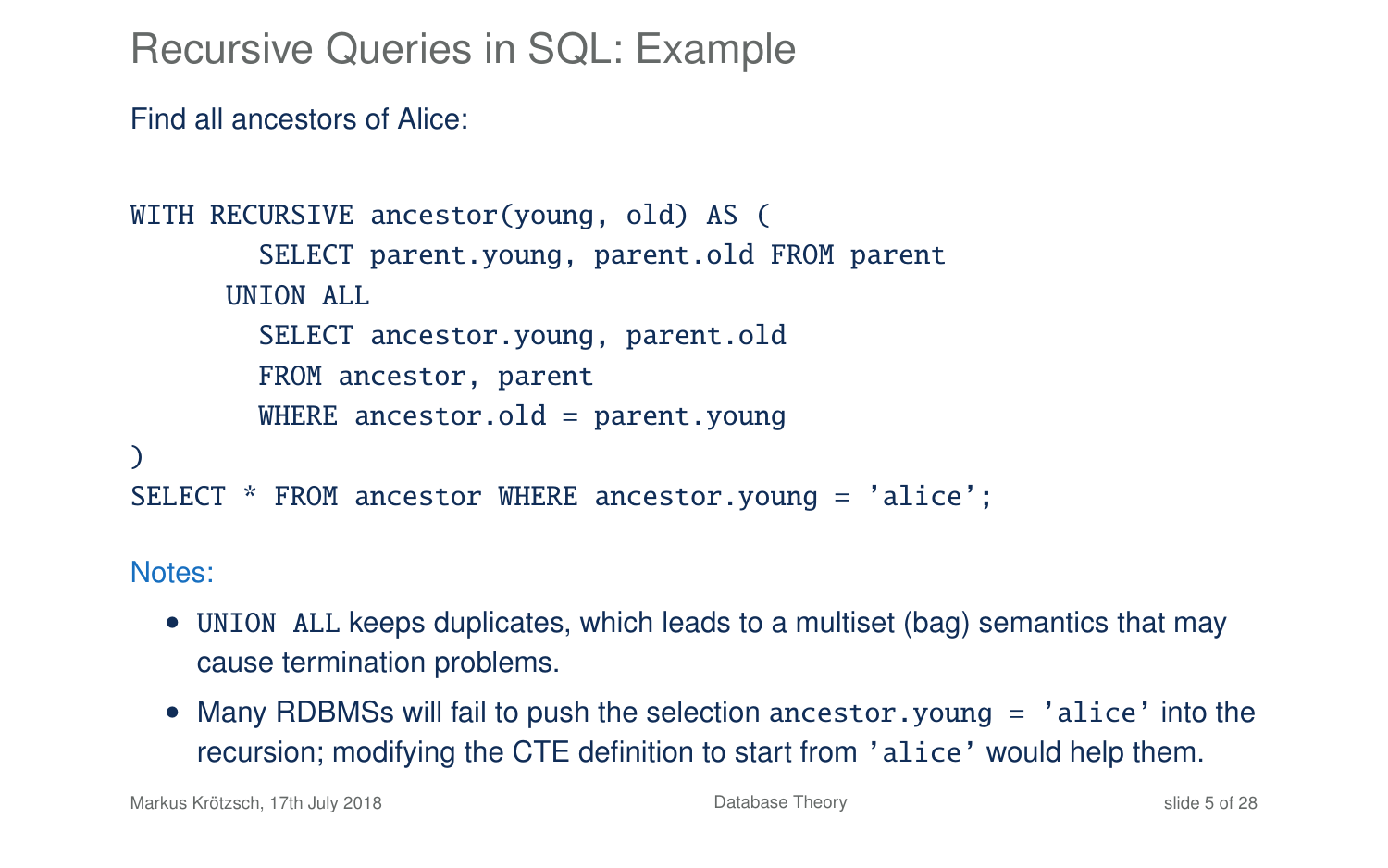### Expressive Power of Recursive SQL

The expressive power of recursive SQL is not easy to determine:

- A CTE uses only a single IDB predicate, but it can use unions
- UNION ALL enforces a multiset semantics
- SQL subsumes FO queries (including negation!)
- SQL has other features, e.g., adding numbers
- Specific RDBMSs have own extensions or restrictions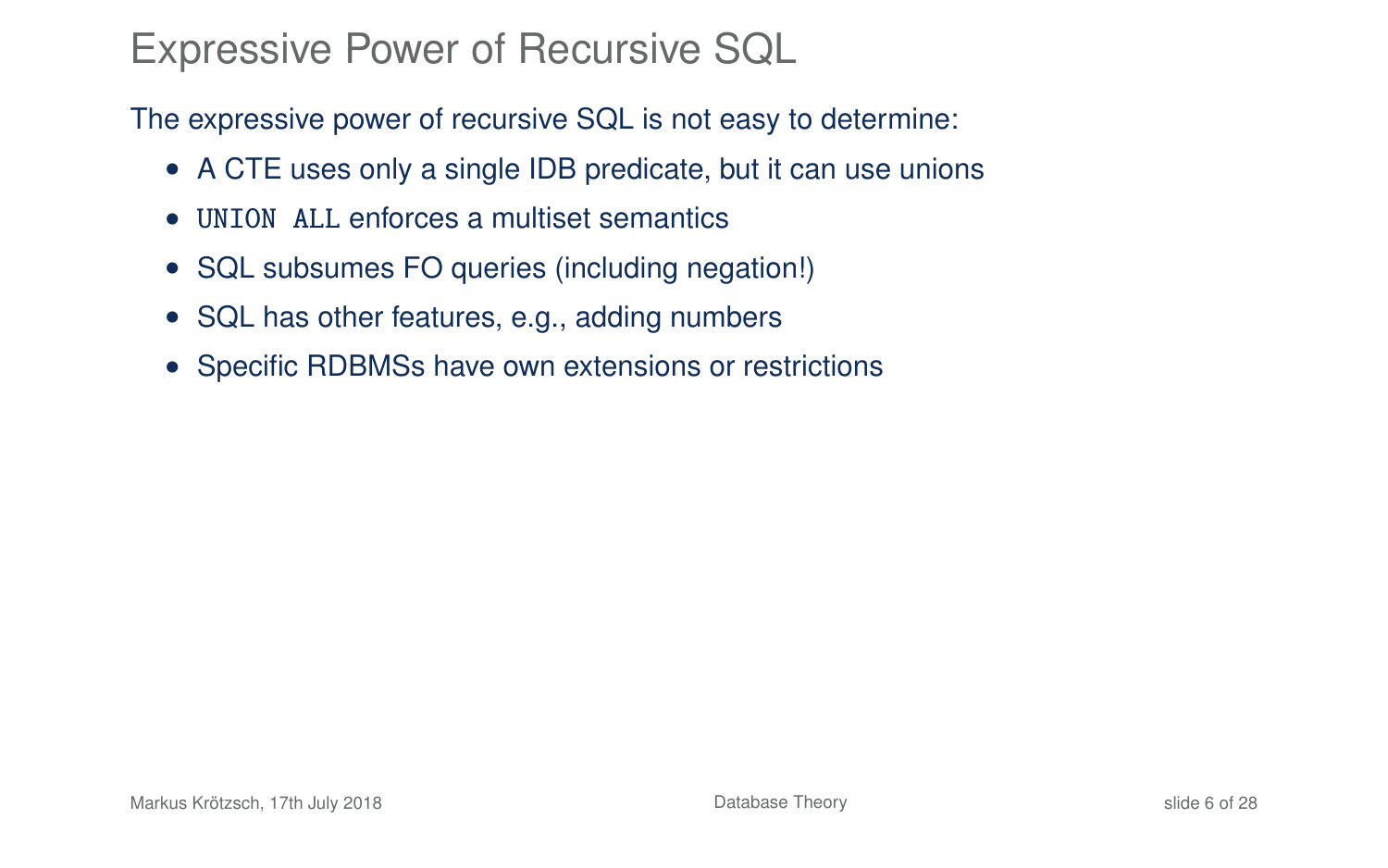### Expressive Power of Recursive SQL

The expressive power of recursive SQL is not easy to determine:

- A CTE uses only a single IDB predicate, but it can use unions
- UNION ALL enforces a multiset semantics
- SQL subsumes FO queries (including negation!)
- SQL has other features, e.g., adding numbers
- Specific RDBMSs have own extensions or restrictions

#### Some relevant questions:

- Can I use negation to filter duplicates during recursion? SQL allows this, but implementations like MS SQL Server return wrong results when trying this (unsuitable implementation approach that operates "depth-first" tuple-by-tuple using separate "stacks").
- Can I use the CTE more than once in a recursive term? SQL allows this, but not all RDBMSs support it. Even RDBMSs that allow it may not always implement it correctly, so some care is needed.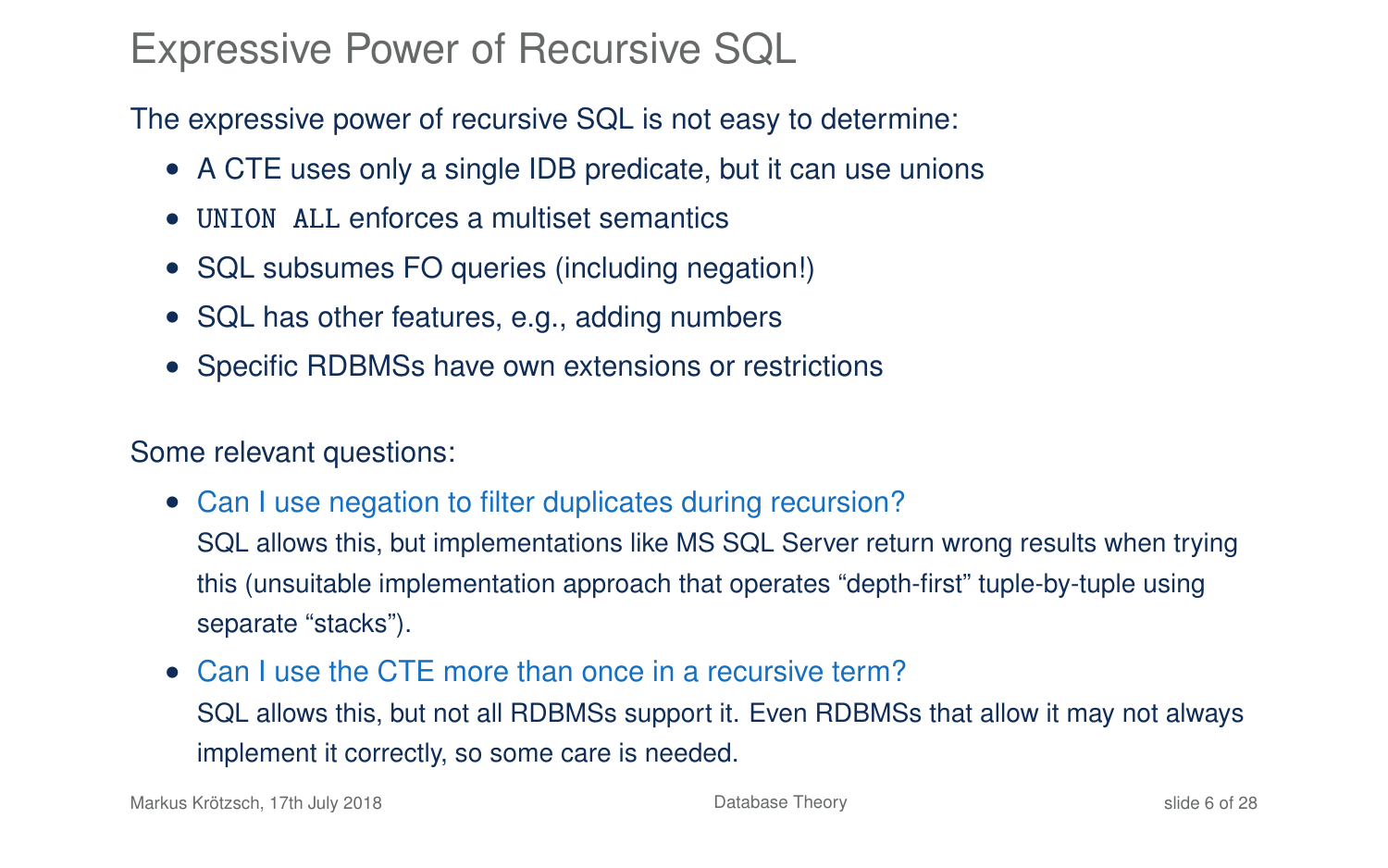# Expressive Power of Recursive SQL (2)

SQL is too powerful for a declarative recursive query language:

- Combination of negation and recursion is hard to define and implement.
- Functions such as addition can extend the active domain.
- $\rightarrow$  non-declarative approach to recursion (Turing complete)
- $\rightarrow$  all implementations allow non-terminating queries

With care, one can still formulate sane queries.

Expressive power in terms of Datalog:

- Minimal: linear Datalog with bounded recursion depth (can still be useful, e.g., for navigating hierarchies)
- Maximal: arbitrary semi-positive Datalog with successor order, and beyond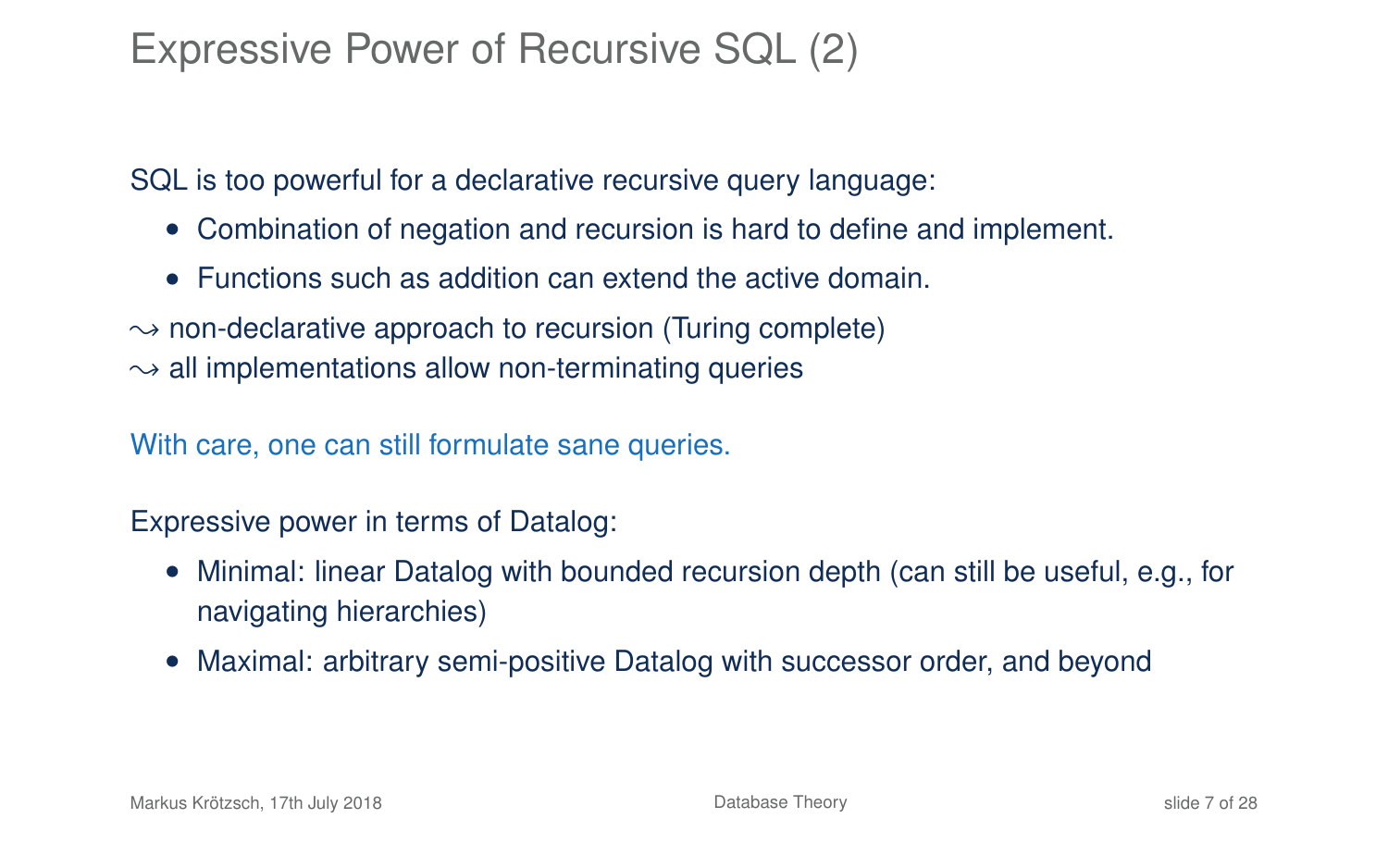# Recursion in SQL: Conclusions

Mixed picture of recursion in SQL:

- SQL'99 supports arbitrary Datalog
- Practical implementations are ad hoc and rather limited
- No simple & terminating queries with unbounded recursion
- Some implementations seem to support at least linear Datalog in a clean way (e.g., PostgreSQL supports UNION and duplicate elimination in recursive CTEs, using a special case of semi-naive evaluation)
- Online documentation mostly fails to clarify restrictions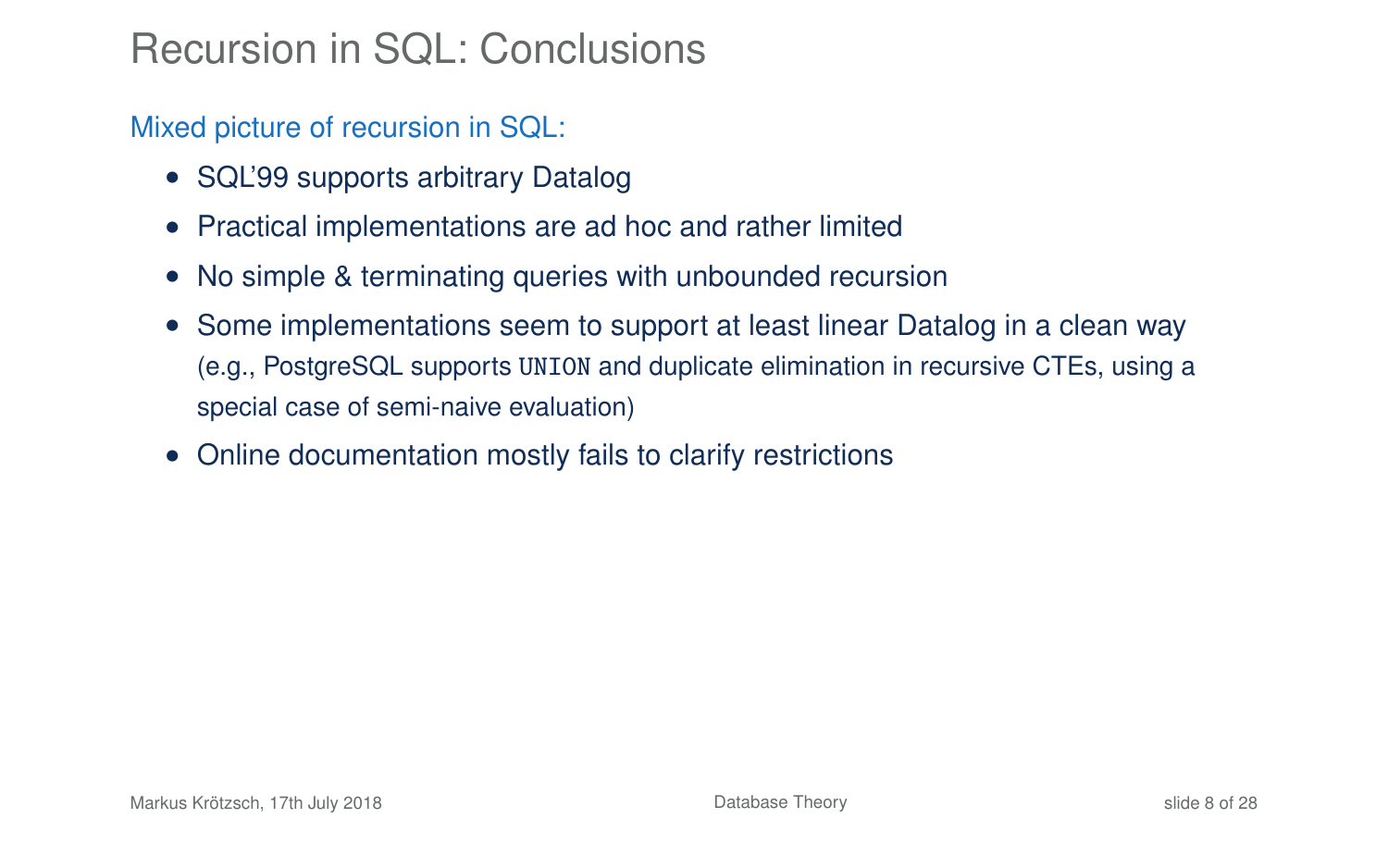# Recursion in SQL: Conclusions

Mixed picture of recursion in SQL:

- SQL'99 supports arbitrary Datalog
- Practical implementations are ad hoc and rather limited
- No simple & terminating queries with unbounded recursion
- Some implementations seem to support at least linear Datalog in a clean way (e.g., PostgreSQL supports UNION and duplicate elimination in recursive CTEs, using a special case of semi-naive evaluation)
- Online documentation mostly fails to clarify restrictions

Recursive CTEs are not the only option:

- Oracle has a proprietary SQL extension CONNECT BY
- similar to Transitive Closure operator in FO queries
- designed for linear recursion

Oracle speaks of "subquery factoring" when using CTEs.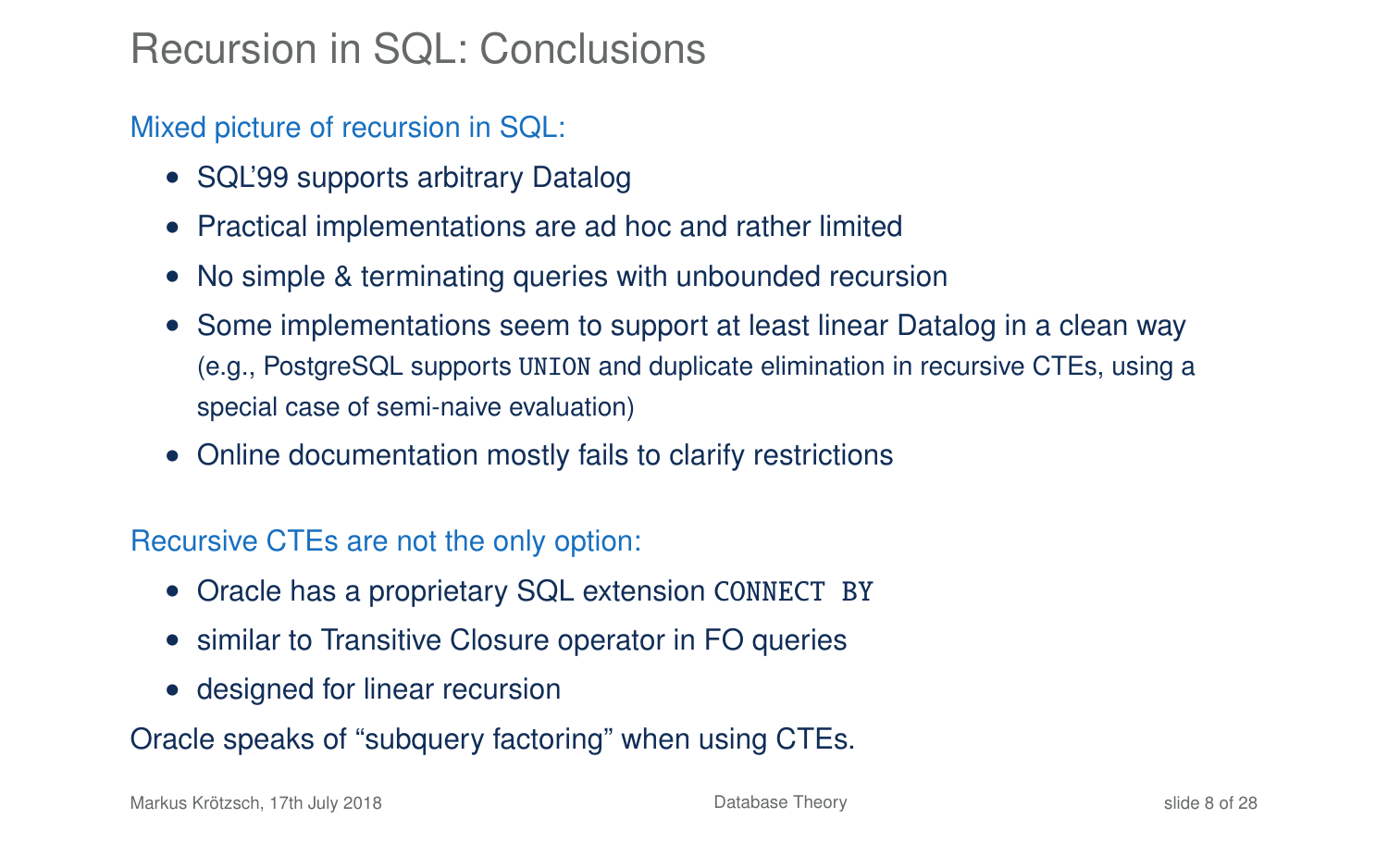# Practical Recursion Beyond SQL

SQL support for recursion is a bit shaky  $\rightarrow$  how about other types of DBMSs?

Recursion plays a role in a number of distinct areas, including:

- Datalog implementations
- XQuery and XPath query languages for XML
- SPARQL query language for RDF
- Graph query languages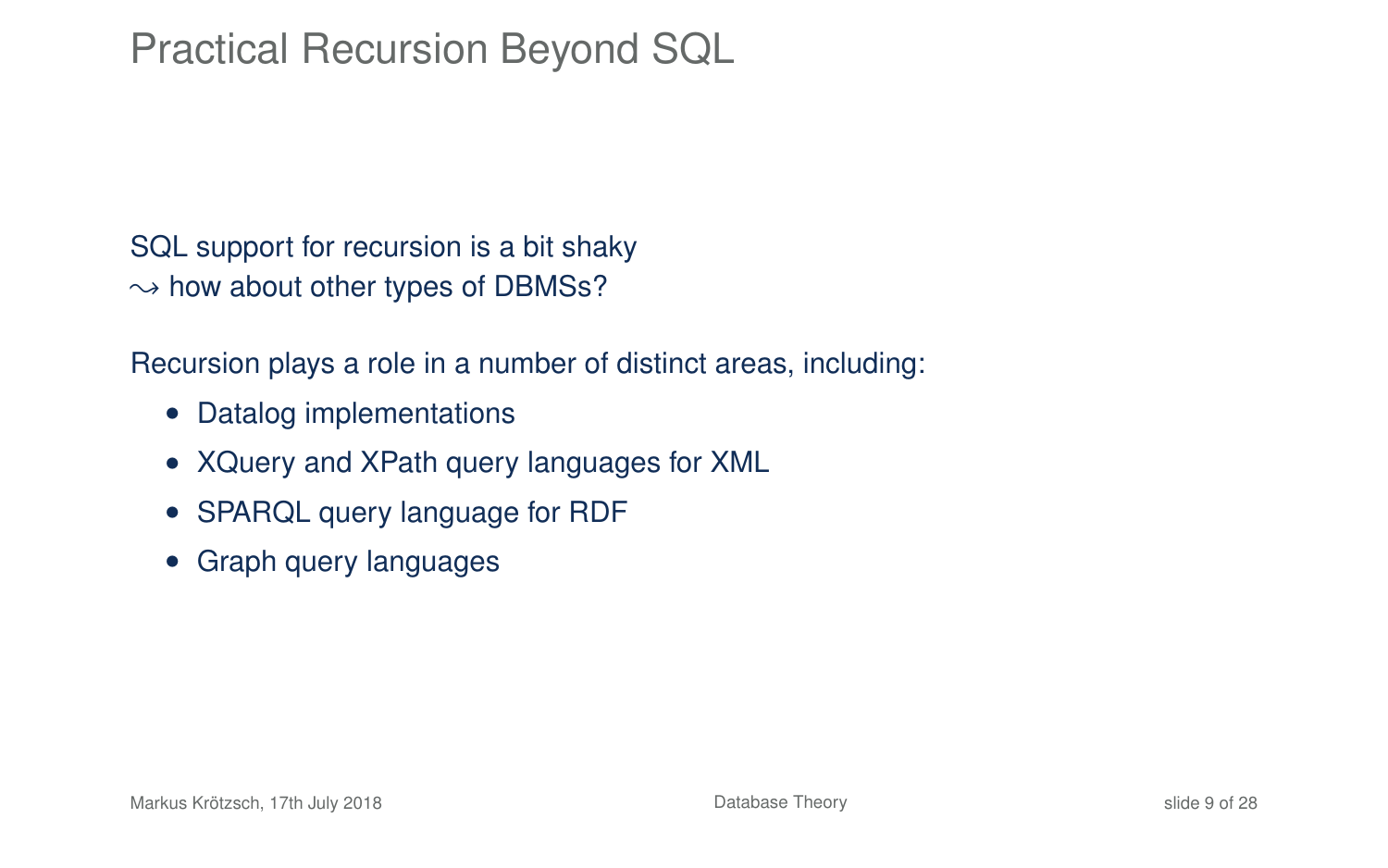### Datalog Implementation in Practice

#### Dedicated Datalog engines as of 2018 (incomplete):

- RDFox Fast in-memory RDF database with runtime materialisation and updates
- VLog Fast in-memory Datalog materialisation with bindings to several databases, including RDF and RDBMS (co-developed at TU Dresden)
- Llunatic PostgreSQL-based implementation of a rule engine
- Graal In-memory rule engine with RDBMS bindings
- SociaLite and EmptyHeaded Datalog-based languages and engines for social network analysis
- DeepDive Data analysis platform with support for Datalog-based language "DDlog"
- LogicBlox Big data analytics platform that uses Datalog rules (commercial, discontinued?)
- DLV Answer set programming engine that is usable on Datalog programs (commercial)
- Datomic Distributed, versioned database using Datalog as main query language (commercial)
- E Fast theorem prover for first-order logic with equality; can be used on Datalog as well
- $\bullet$  ...

#### $\rightarrow$  Extremely diverse tools for very different requirements

Markus Krötzsch, 17th July 2018 **[Database Theory](#page-0-0)** Database Theory **Slide 10 of 28** slide 10 of 28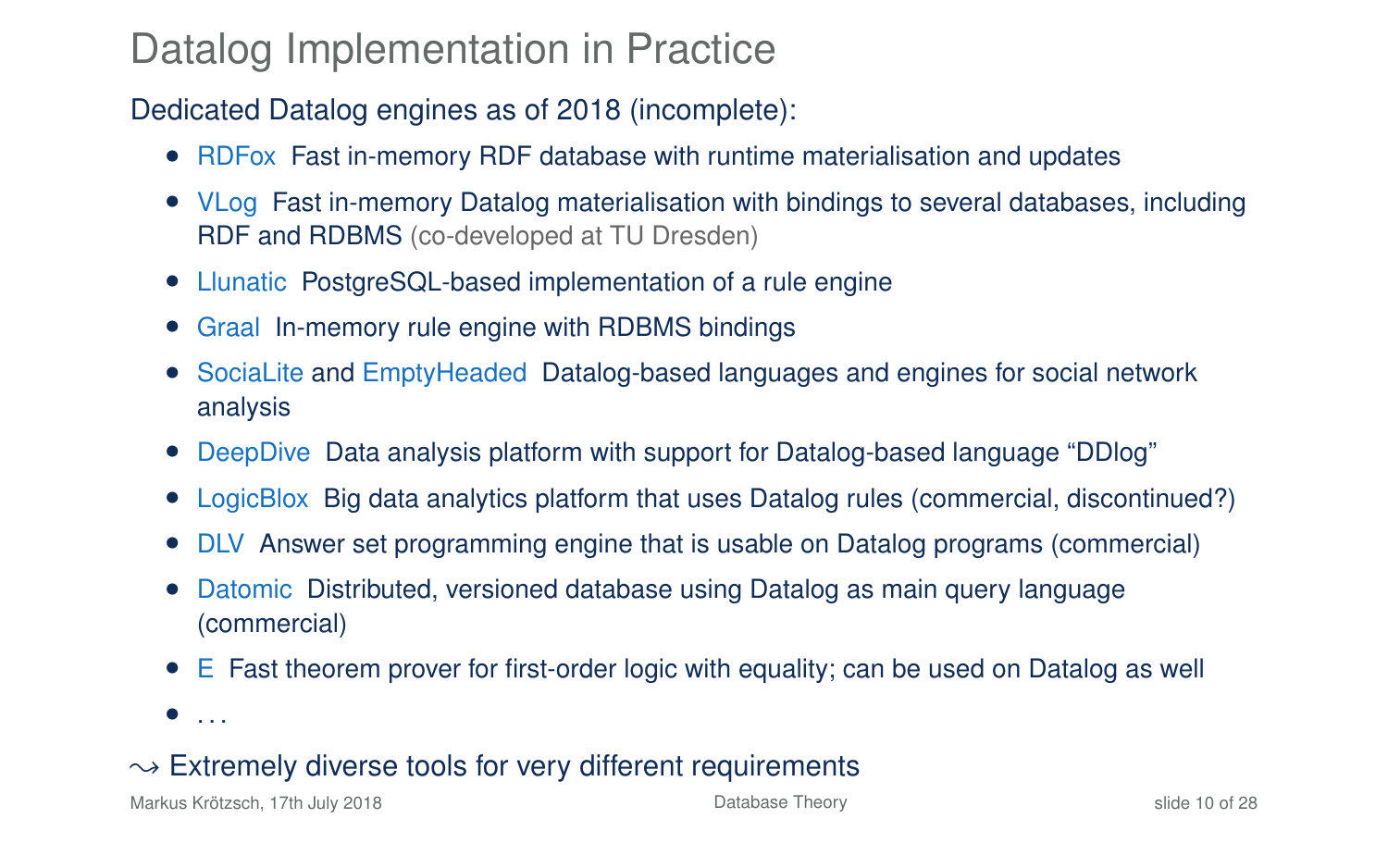# Querying RDF Graphs with SPARQL

SPARQL Protocol and RDF Query Language

- Query language for RDF graphs (roughly: labelled, directed graphs)
- W3C standard, currently in version 1.1 (2013)
- Widely used for accessing RDF databases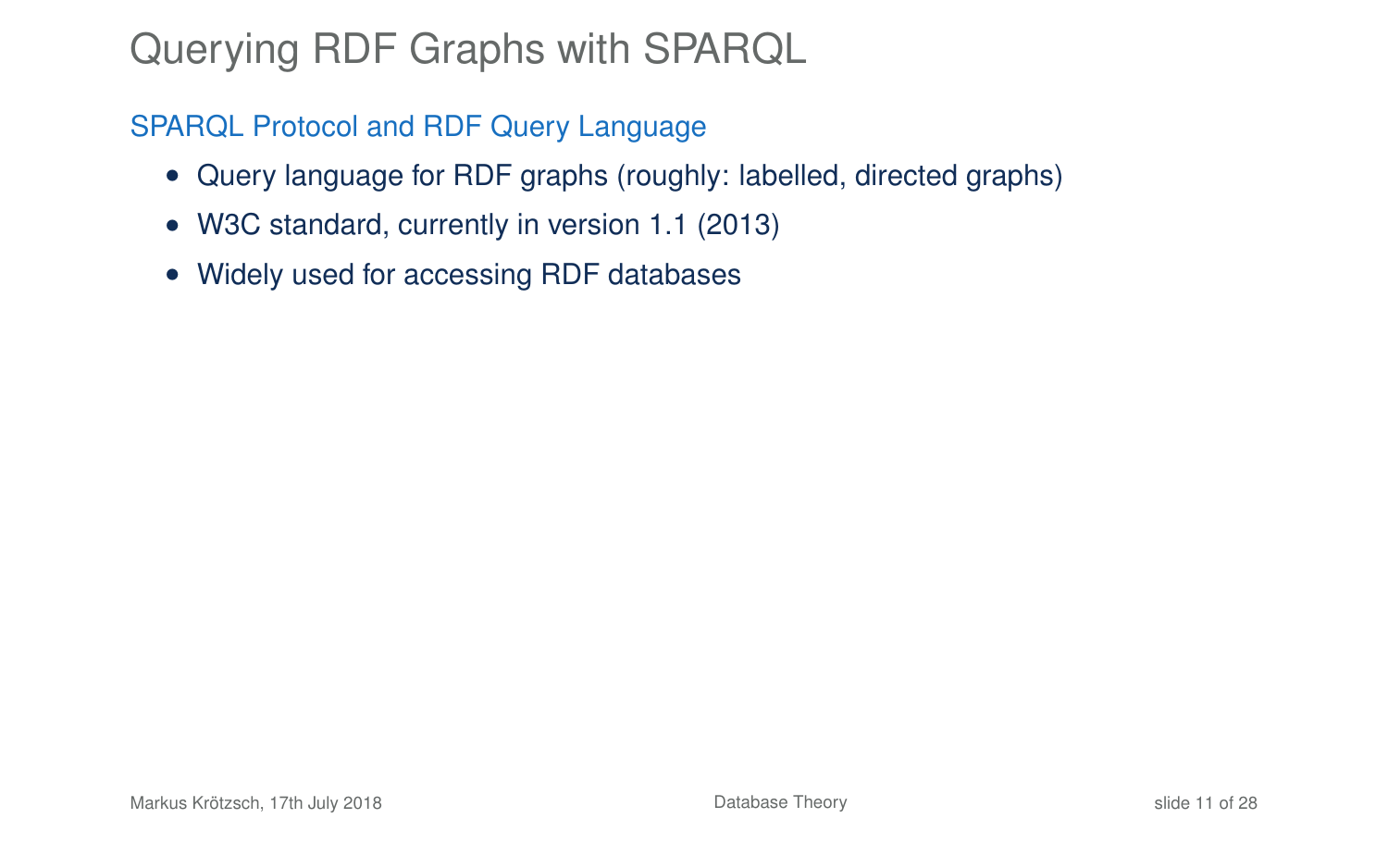# Querying RDF Graphs with SPARQL

SPARQL Protocol and RDF Query Language

- Query language for RDF graphs (roughly: labelled, directed graphs)
- W3C standard, currently in version 1.1 (2013)
- Widely used for accessing RDF databases

Structure of a simple SPARQL query:

SELECT <variable list> WHERE { <pattern> }

- < pattern> is a basic graph pattern: a list of "triples" of the form "subject" predicate object ." (denoting an edge from subject to object labelled by predicate)
- Patterns may contain variables (marked by prefix ?) that can be selected
- Many other features (more complex conditions in queries, limit & offset, grouping & aggregation, . . . )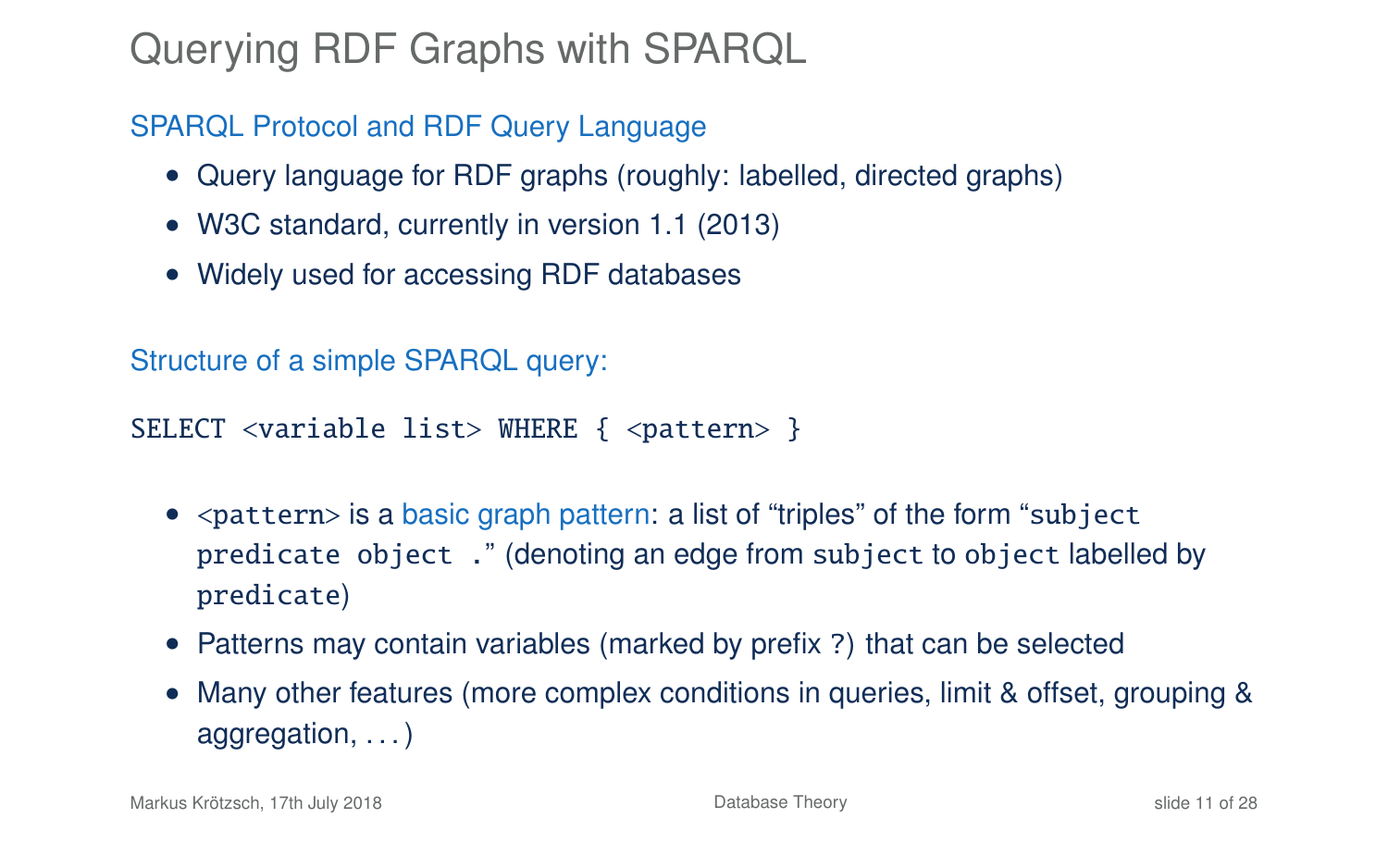# SPARQL Query Example

Find people whose parents were born in the same city in Saxony, and return them together with that city:

```
PREFIX ex: <http://example.org/>
SELECT ?person ?city
WHERE {
    ?person ex:hasMother ?mother .
    ?person ex:hasFather ?father .
    ?mother ex:bornIn ?city .
    ?father ex:bornIn ?city .
    ?city ex:locatedIn ex:Saxony .
}
```
Essentially a conjunctive query with ternary EDB predicates written in a simple text-based syntax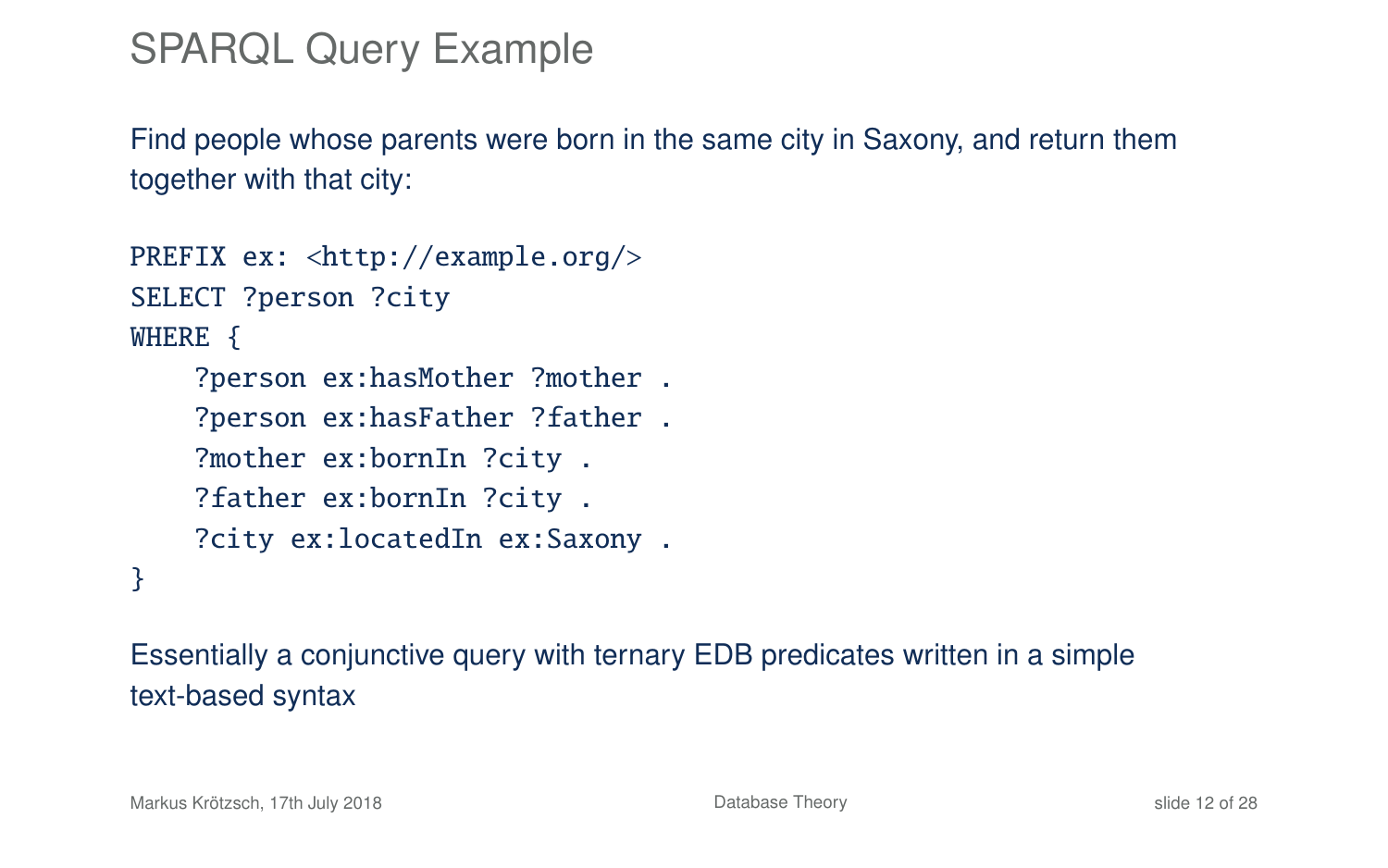# SPARQL and Recursion

Since version 1.1, SPARQL supports C2RPQs: Property Path Expressions

Regular expression syntax:

- Single letter: name (URI) of a property (predicate) in RDF
- Converse  $\ell^-$  of letter  $\ell$  is written as  $\hat{\ell}$
- Sequence (○) is /, alternative (+) is |, zero-or-more is \*
- Other features: optional ?, one-or-more +, atomic negation !

Example:

```
PREFIX ex: <http://example.org/>
SELECT ?person ?ancestor
WHERE {
  ?person ( (ex:hasMother|ex:hasFather)+ ) ?ancestor .
}
```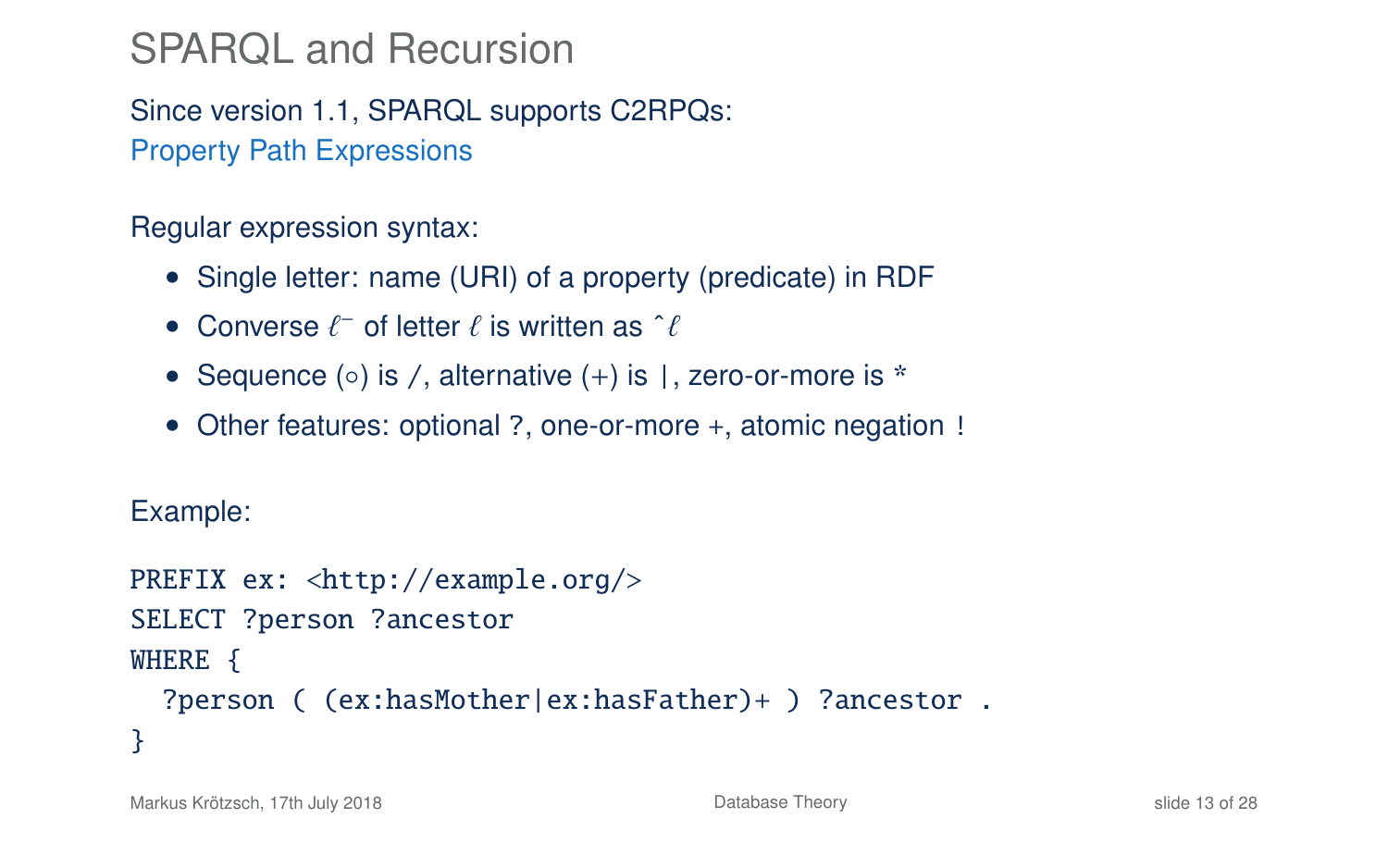# Recursion in SPARQL: Conclusions

#### Widely supported feature of most modern RDF databases

- Set-based semantics that agrees with C2RPQs
- Typically implemented in a declarative way (no operational extensions)
- Guaranteed to terminate, given sufficient resources
- Performance depends on implementation and data (not all implementations have a good optimiser for property paths)
- Example implementations: BlazeGraph, OpenLink Virtuoso, Stardog, . . .
- Frequently used (in particular on Wikidata, where around 20% of SPARQL queries used \* in Jan–Mar 2018 [Malyshev et al., ISWC 2018])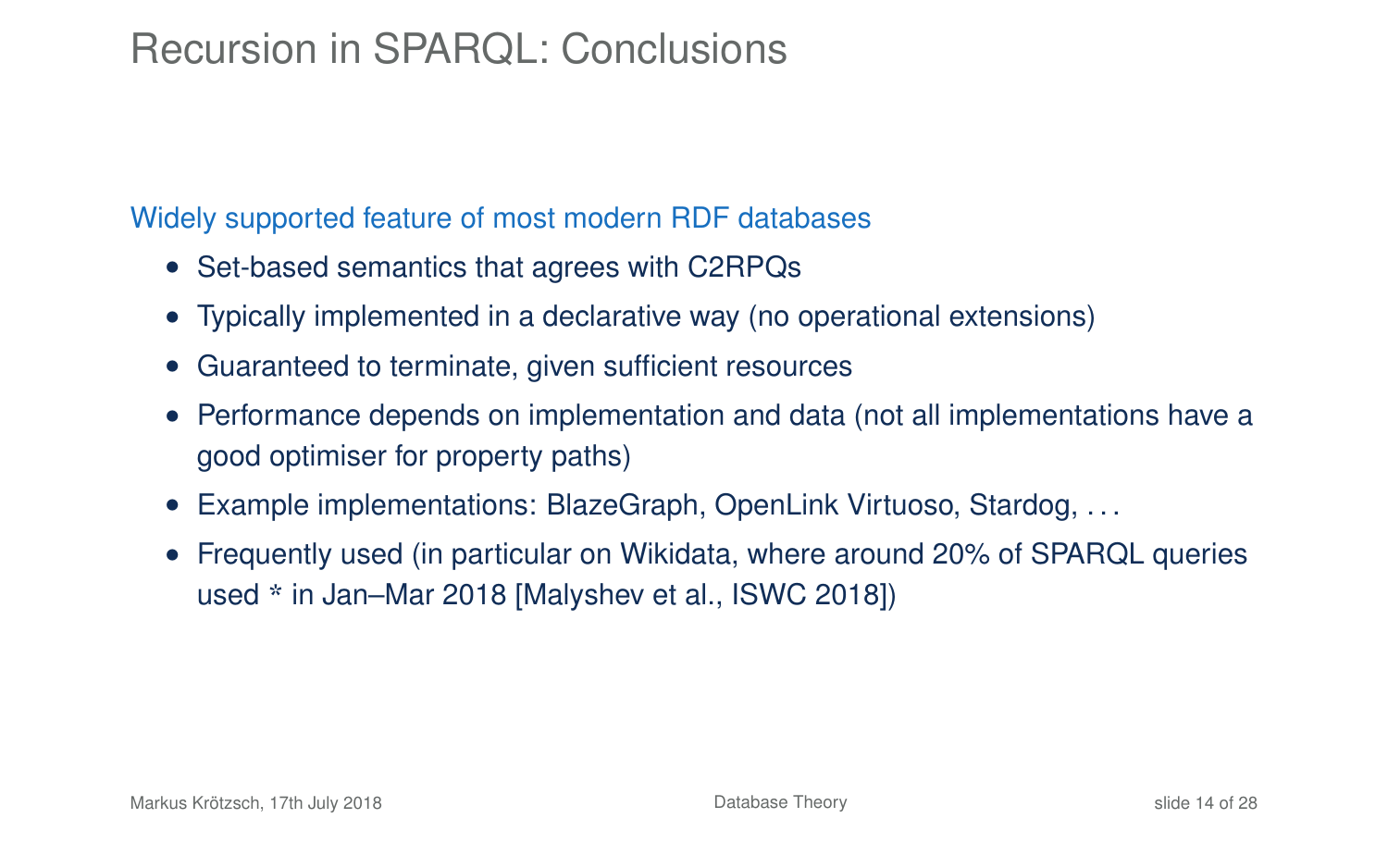### Recursion in other Graph Databases

Graph databases support recursive queries, but there is no standard query language  $\sim$  sometimes not fully clear what is supported/moving target

Example: Cypher query language in Neo4J

```
MATCH (p)-[r:HasMother|HasFather*]->(a)
WHERE p.name='Alice'
RETURN p,r,a
```
- Support for retrieving matched paths (r in example)
- Additional graph search features (shortest path, limited recursion, etc.)
- No full support for RPQs, since stars cannot be applied to complex expressions
- Query matching is based on isomorphism rather than homomorphism (does not make a difference when checking the existence of simple paths, but does make a difference for CQs and for counting queries)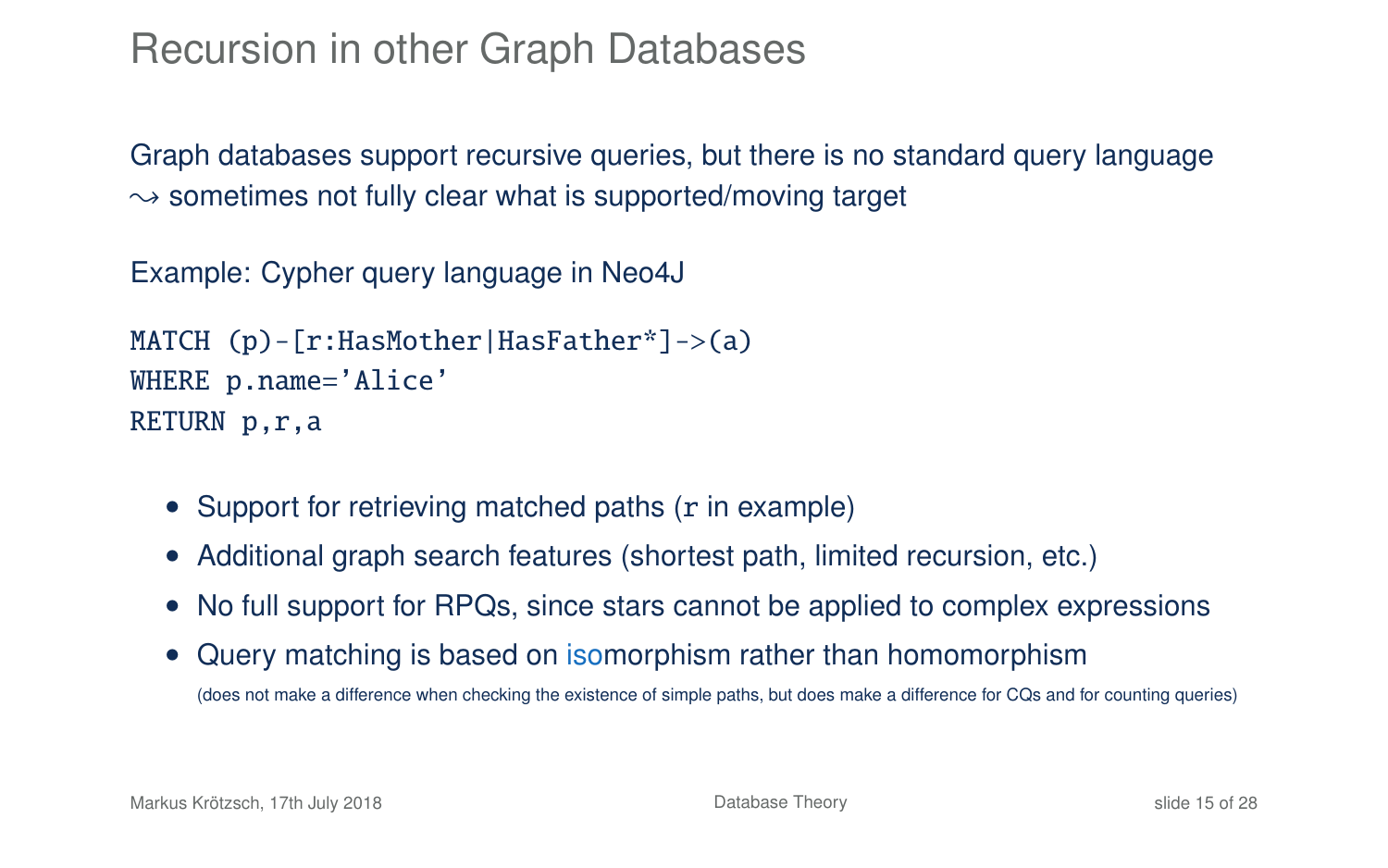# Recursion in XML Document Processing

XML a W3C standard for a document markup language

- XML is used for markup and data representation
- XML documents can be interpreted under a tree-shaped Document Object Model (DOM)
- DOM tree is an ordered tree where each node has a type, and optionally also attribute values
- The XML query language XPath defines ways to query XML DOMs
	- W3C standard now in version 3.0 (2014); many practical implementations based on XPath 1.0
	- Key concept: expressions to select (query) nodes and attributes in a DOM tree
	- Recursion is important for navigating trees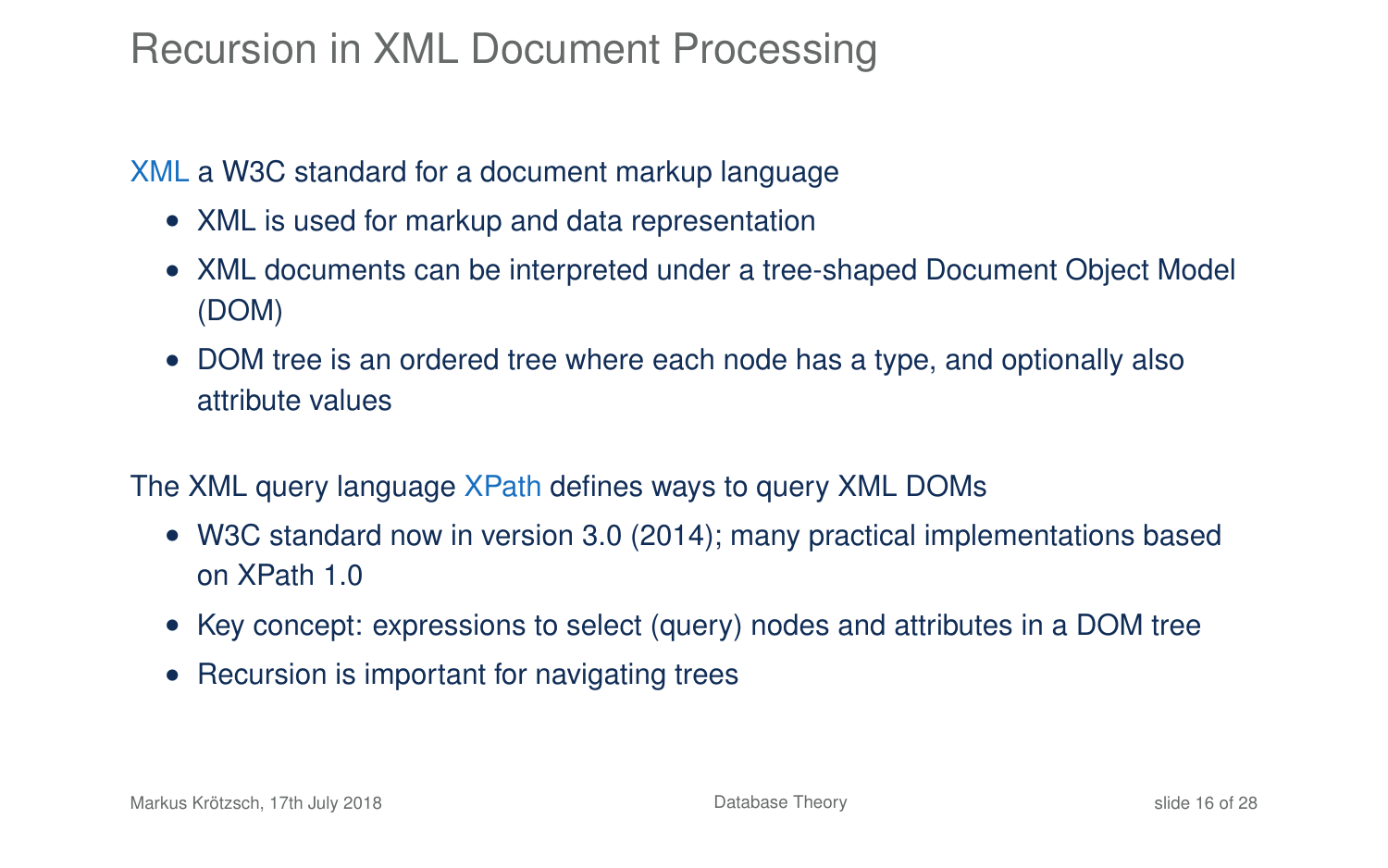# XPath Expression Examples

XPath expressions navigate the DOM tree by using natural binary relations among nodes, called axes, such as "child" and "descendant."

#### Example XPath expressions:

- /A/B nodes of type B that are children of a node of type A that is the root of the DOM tree
- A//C arbitrary descendants of the a node of type A that is the start node (context node) for the query
- $//C[./D/E]/F$  nodes of type F that are the child of a node of type C anywhere in the DOM, where the C-node has a D child that has an E child.

There are many further features related to attribute selection and use of other axes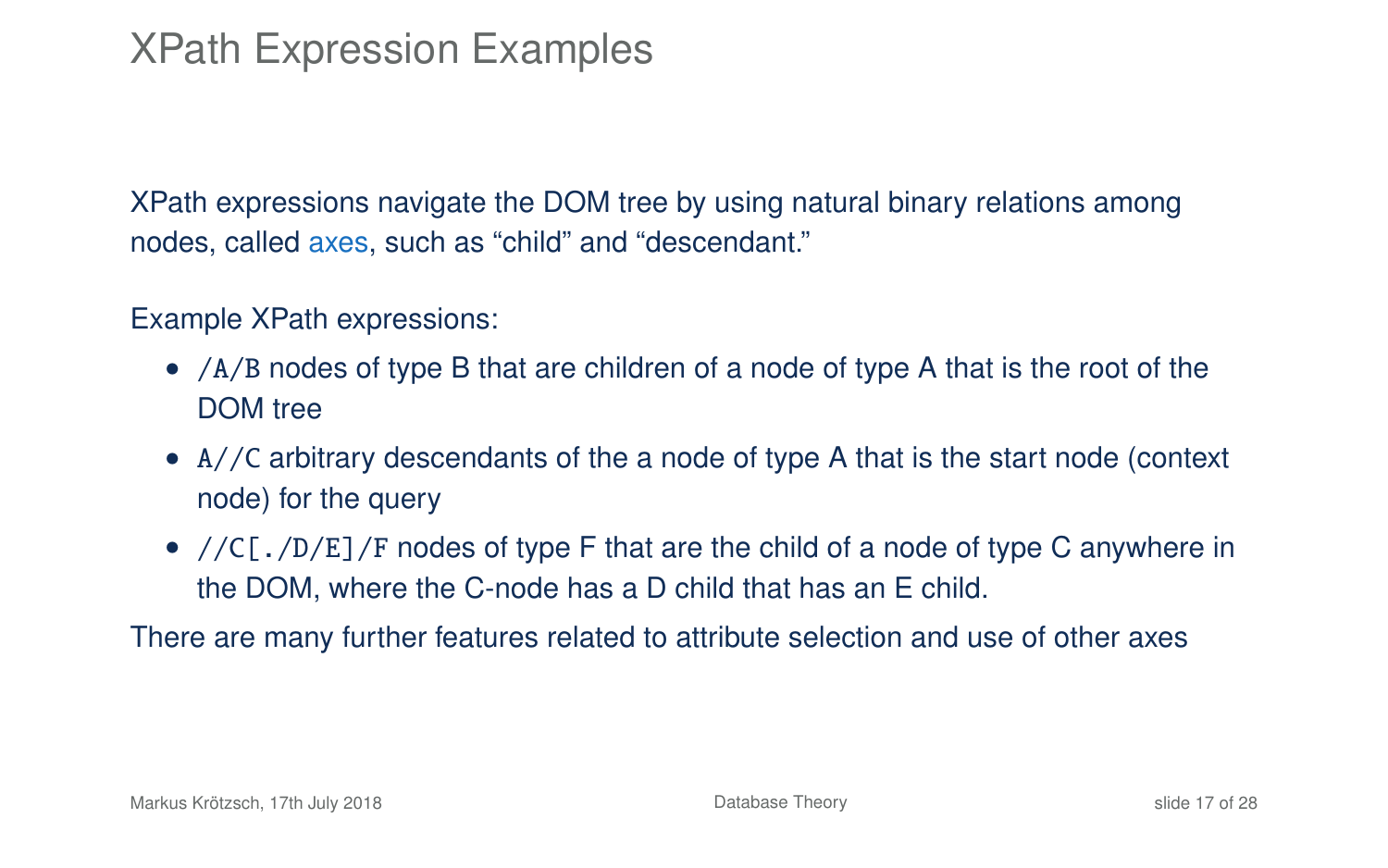### XPath: Expressive Power

#### XPath is related to 2RPQs

- There are some differences between DOM trees and words
- Many XPath location steps could be written in 2RPQ

Predicates in square brackets are used to test additional path-like conditions for a node

- Example: A [.//B] only matches A-type nodes that have a descendant of type B
- Corresponds to unary sub-2RPQs of the form <sup>∃</sup>*y*.*E*(*x*, *<sup>y</sup>*) that test if a node *<sup>x</sup>* has an *E*-path to some other node
- $\rightarrow$  not expressible in (C)2RPQs without further extensions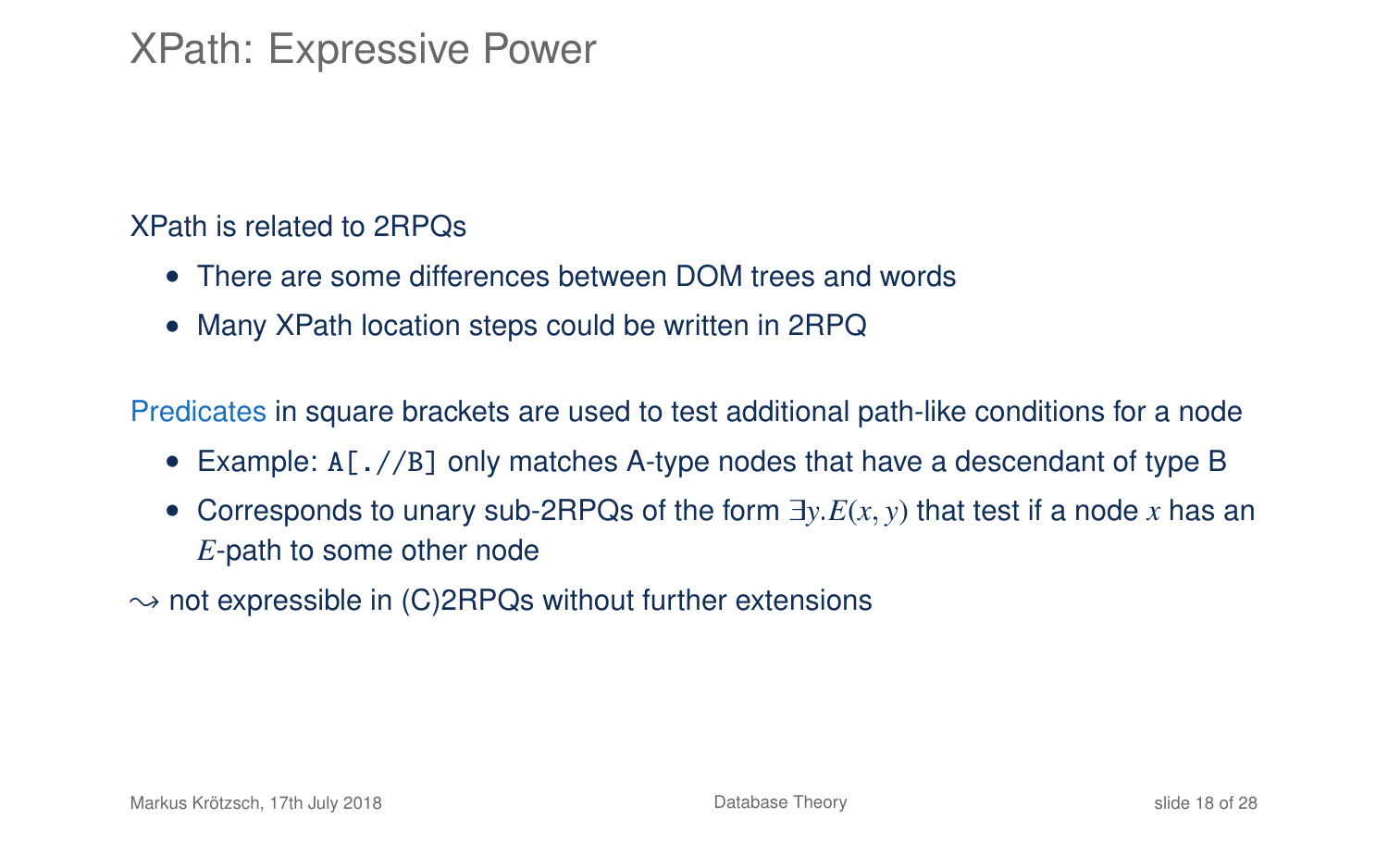# Recursion in XPath: Conclusions

#### XPath: XML navigation base on path queries

- Declarative, set-based semantics
- Standardised in several versions
- Many implementations (program libraries, some DBMS)
- Large number of features hard to analyse theoretically

#### Related approaches:

- XQuery: extension of XPath with computational features
- CSS Selectors: simple query language for navigating HTML documents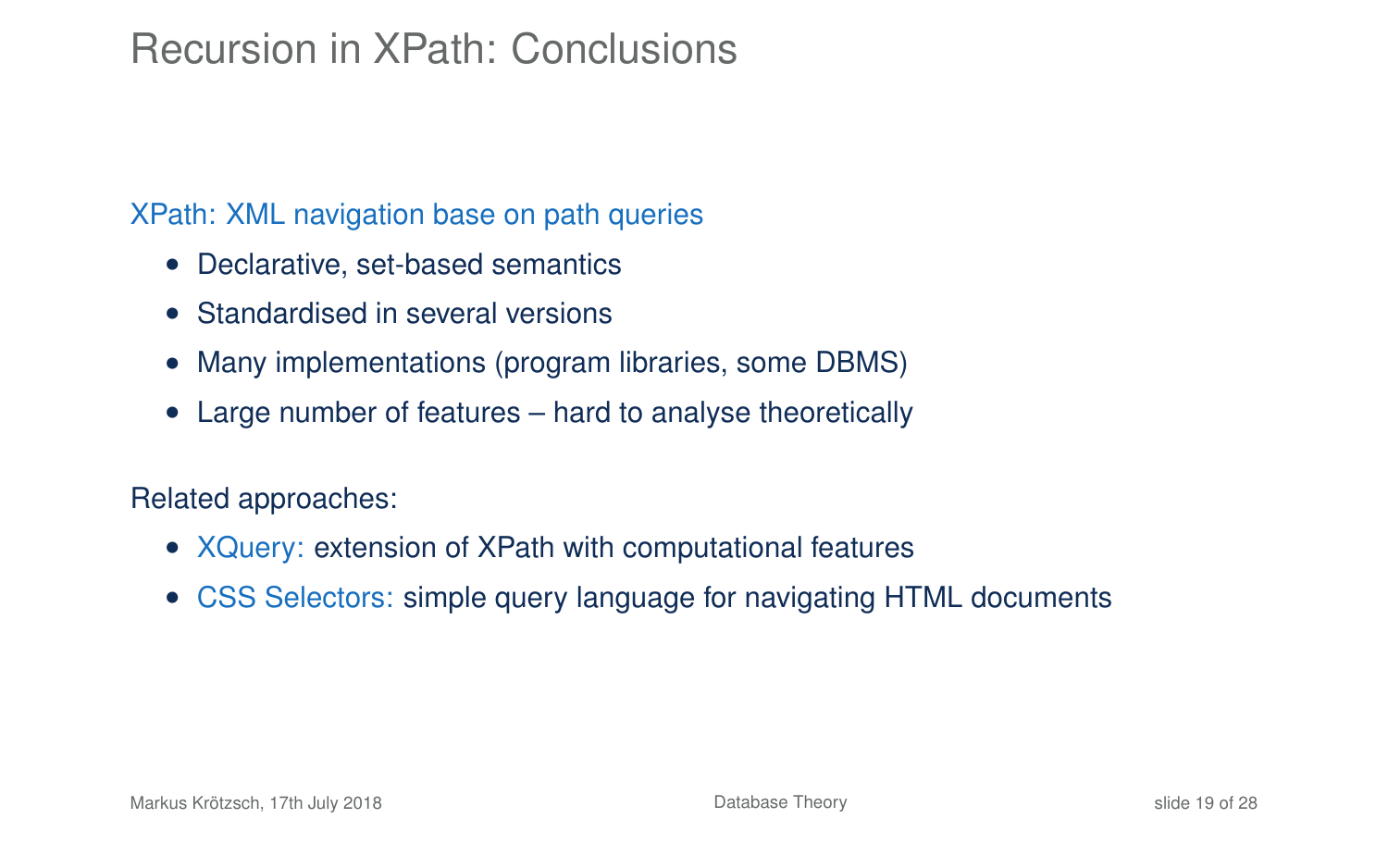# Summary and Outlook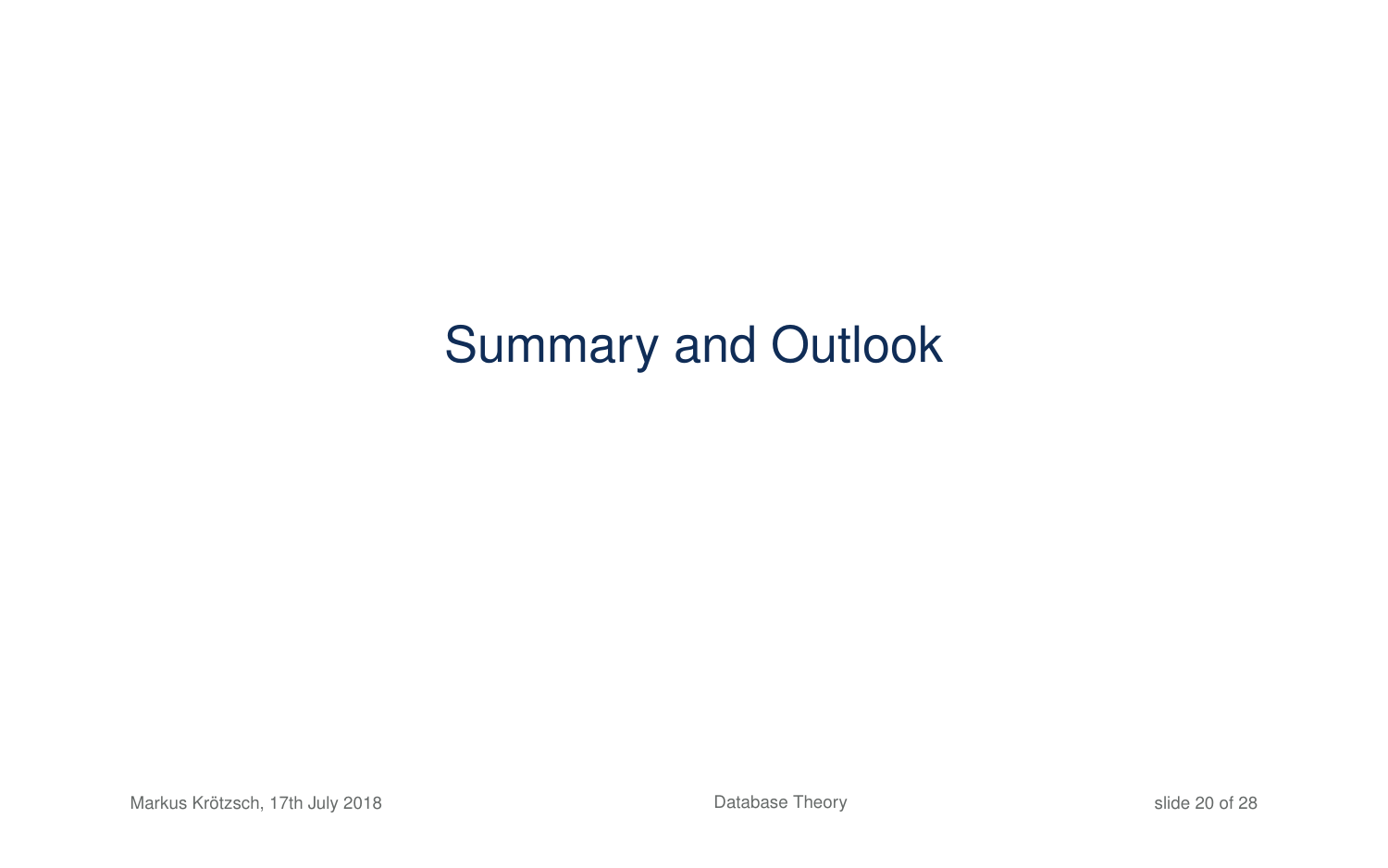### Summary: Queries

We have covered three main topics:

- first-order queries
- Datalog
- path query languages

looking at the following main aspects:

- expressive power
- complexity of query answering
- complexity/feasibility of perfect query optimisation
- some algorithmic approaches

Equal focus on results and methods  $\rightarrow$  understanding why something holds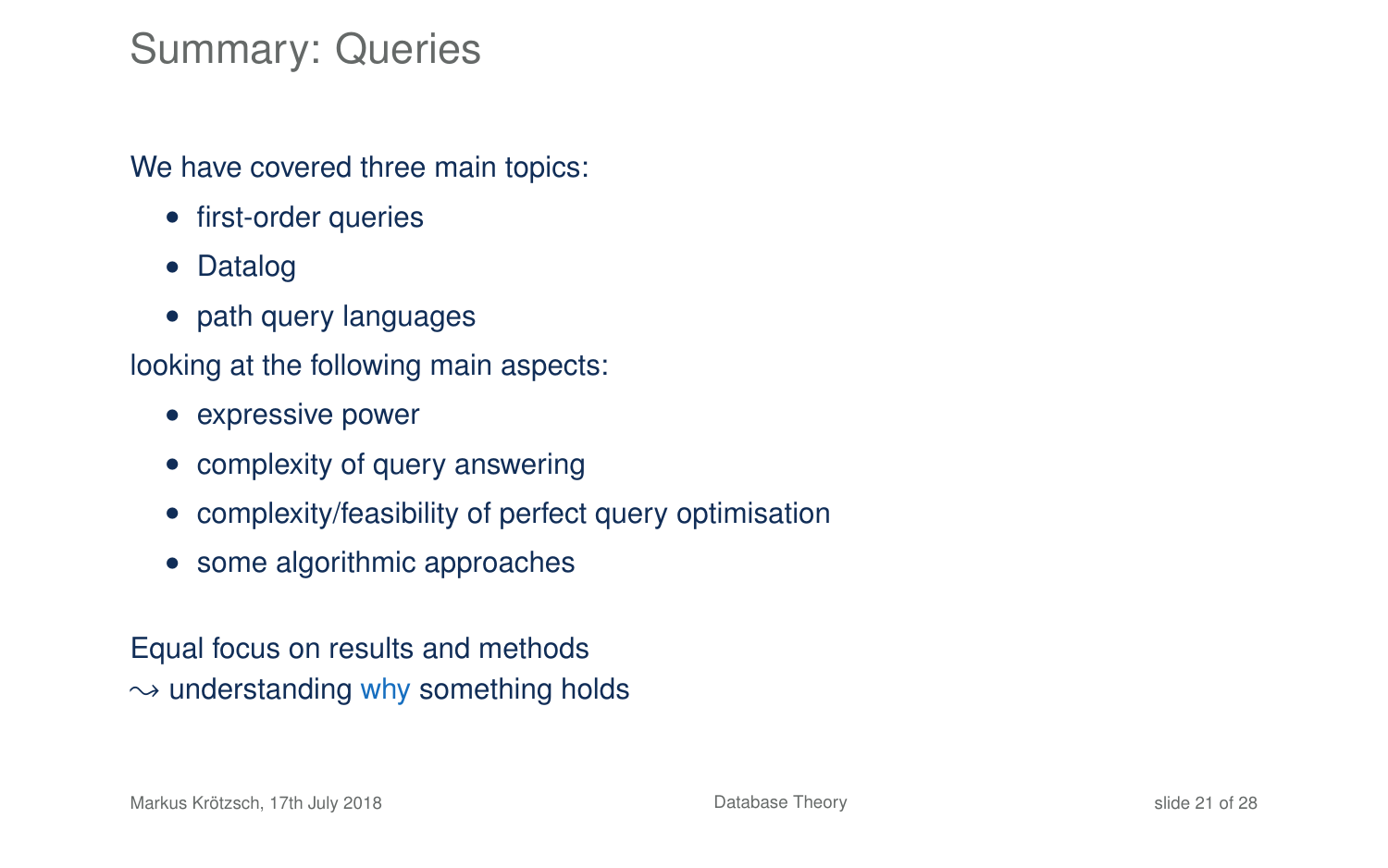# The Ultimate Big Picture



Legend: Data compl./Comb. & Query compl./Equivalence & containment/Emptiness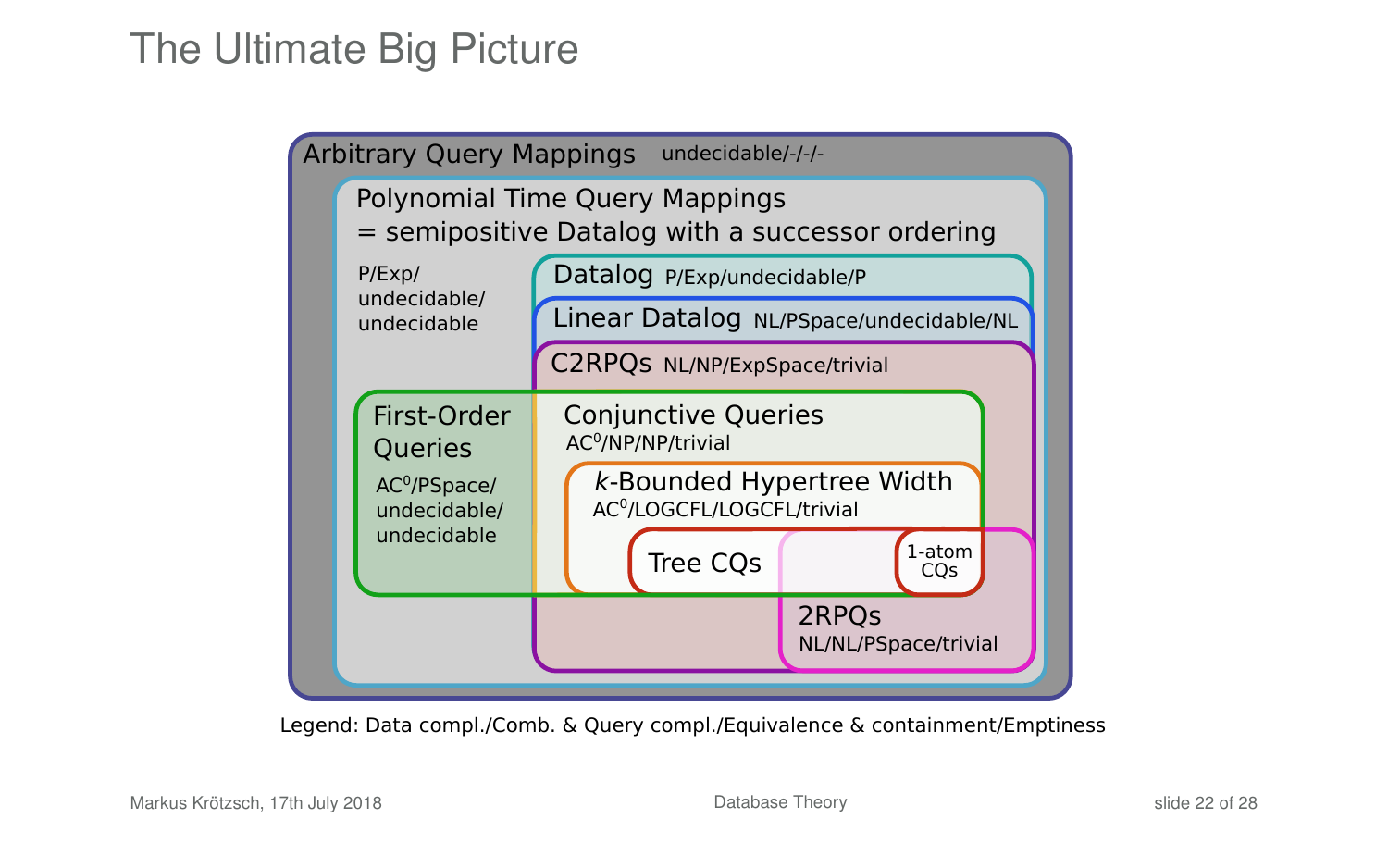# The Big Picture: Notes for Offline Reading

- Given complexities usually are upper and lower bounds ("complete"), though  $AC^0$ is just an upper bound
- "Linear Datalog" refers to the strict definition given in the course. Some authors consider a final CQ "on top" of linear Datalog programs, but this does not change anything (see below).
- The "-" for arbitrary query mappings mean that these problems are not defined (we have no query expressions that could be the input of an algorithm, just mappings).
- Some complexities given were not shown, including P-completeness of Datalog emptiness (left as exercise).
- Most complexities for semipositive Datalog with a successor ordering are easily obtained from Datalog using the fact that the required negated EDB predicates and ordering facts can be added to a given database in polynomial time.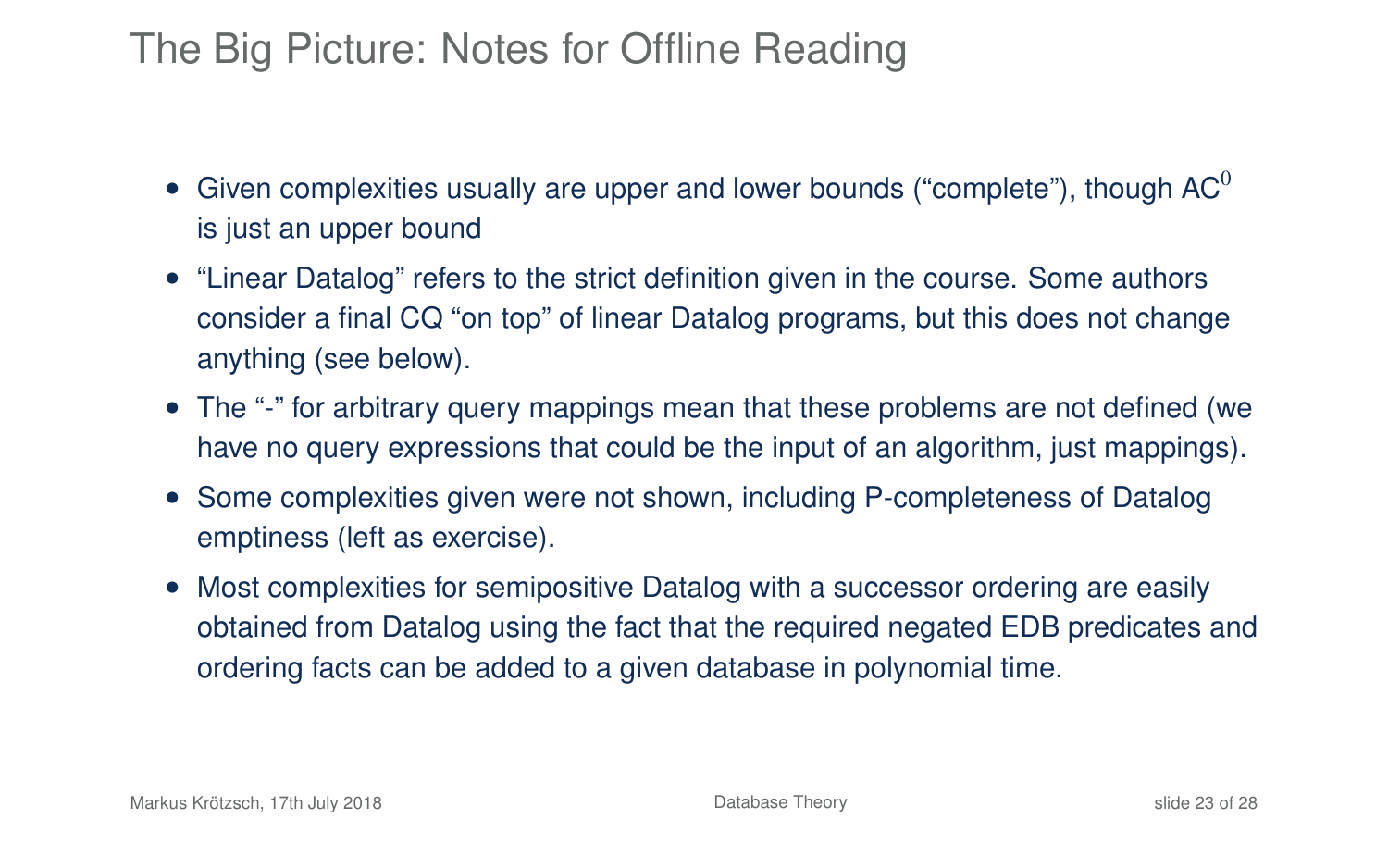# The Big Picture: Notes for Offline Reading

Emptiness of semipositive Datalog with a successor ordering is not quite so obvious . . .

Proof sketch:

- Emptiness of the intersection of two context-free grammars  $G_1$  and  $G_2$  is undecidable.
- The word problem of context-free grammars is in P.
- A database can encode a word if it is a linear chain using binary letter predicates. This can be checked in P.
- Semipositive Datalog with successor captures P, so there is a Boolean query  $P_{G_1,G_2}$  in this language that decides if the database encodes a word that is in  $G_1$ and  $G_2$ .
- The emptiness problem of *<sup>P</sup><sup>G</sup>*1,*G*<sup>2</sup> is equivalent to the emptiness problem for  $G_1 \cap G_2$ .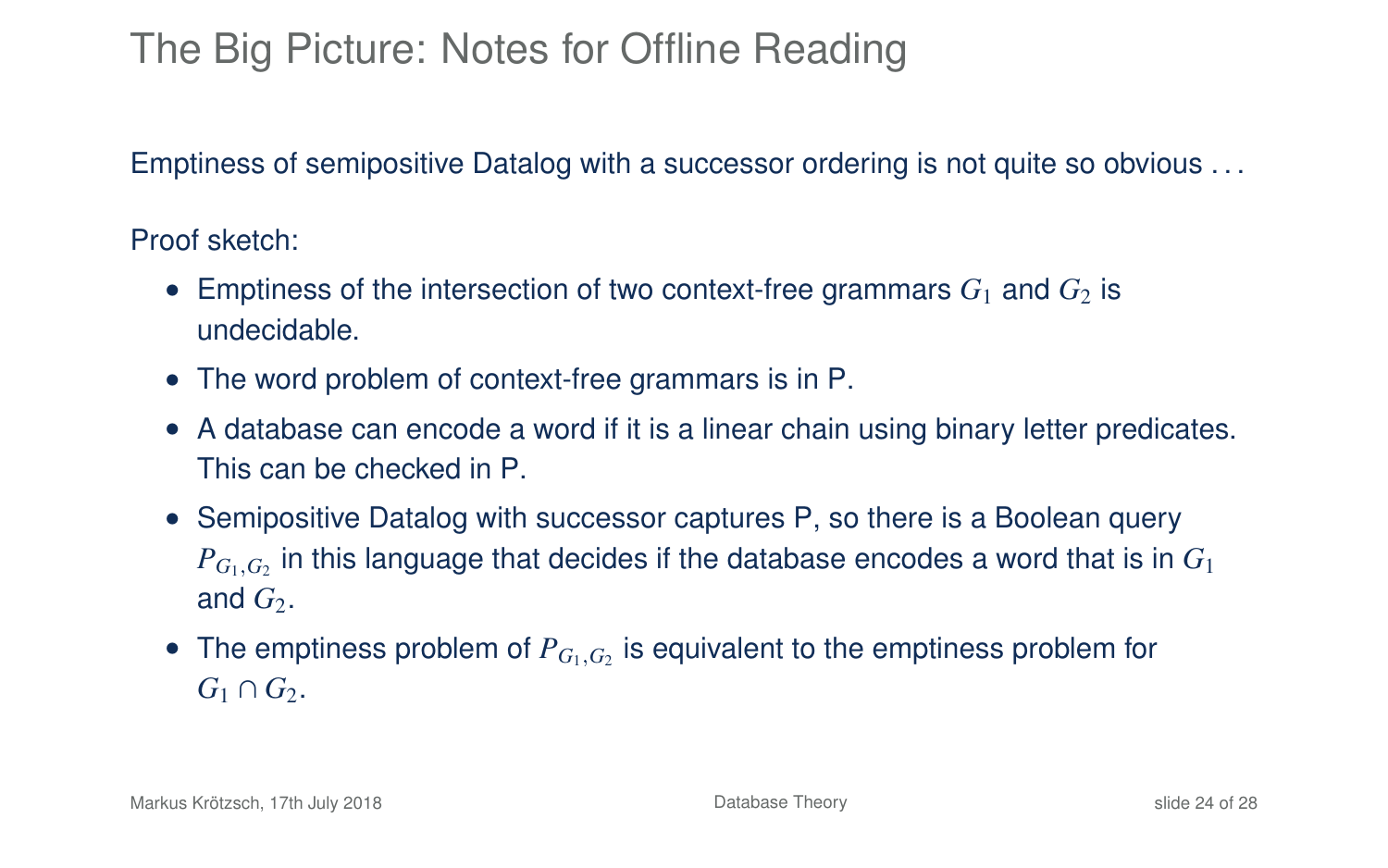# The Big Picture: Notes for Offline Reading

The fact that linear Datalog extends C2RPQ is not obvious either: how can we express conjunctions over IDBs there?

Proof sketch:<sup>1</sup>

- The C2RPQ can be viewed as a CQ over IDBs that are defined by linear Datalog programs obtained for 2RPQs
- Without loss of generality, we assume that each of these linear Datalog programs uses differently named IDB predicates
- We transform this CQ over IDB atoms step by step
- In each step, process two IDB atoms  $Q(x_1, \ldots, x_n)$  and  $R(y_1, \ldots, y_m)$ 
	- Replace them by a single new atom  $R'(x_1, \ldots, x_n, y_1, \ldots, y_m)$ <br>- Use linear rules that consist of all rules used for defining O t
	- Use linear rules that consist of all rules used for defining Q together with modified versions of the rules for R that "remember" a binding for Q while deriving facts about R.
- Continue until only one IDB is left in the conjunction.

<sup>&</sup>lt;sup>1</sup> For details on a similar proof, see Theorem 3 in P. Bourhis, M. Krötzsch, S. Rudolph: Reasonable Highly Expressive Query Languages, Proc. IJCAI 2015.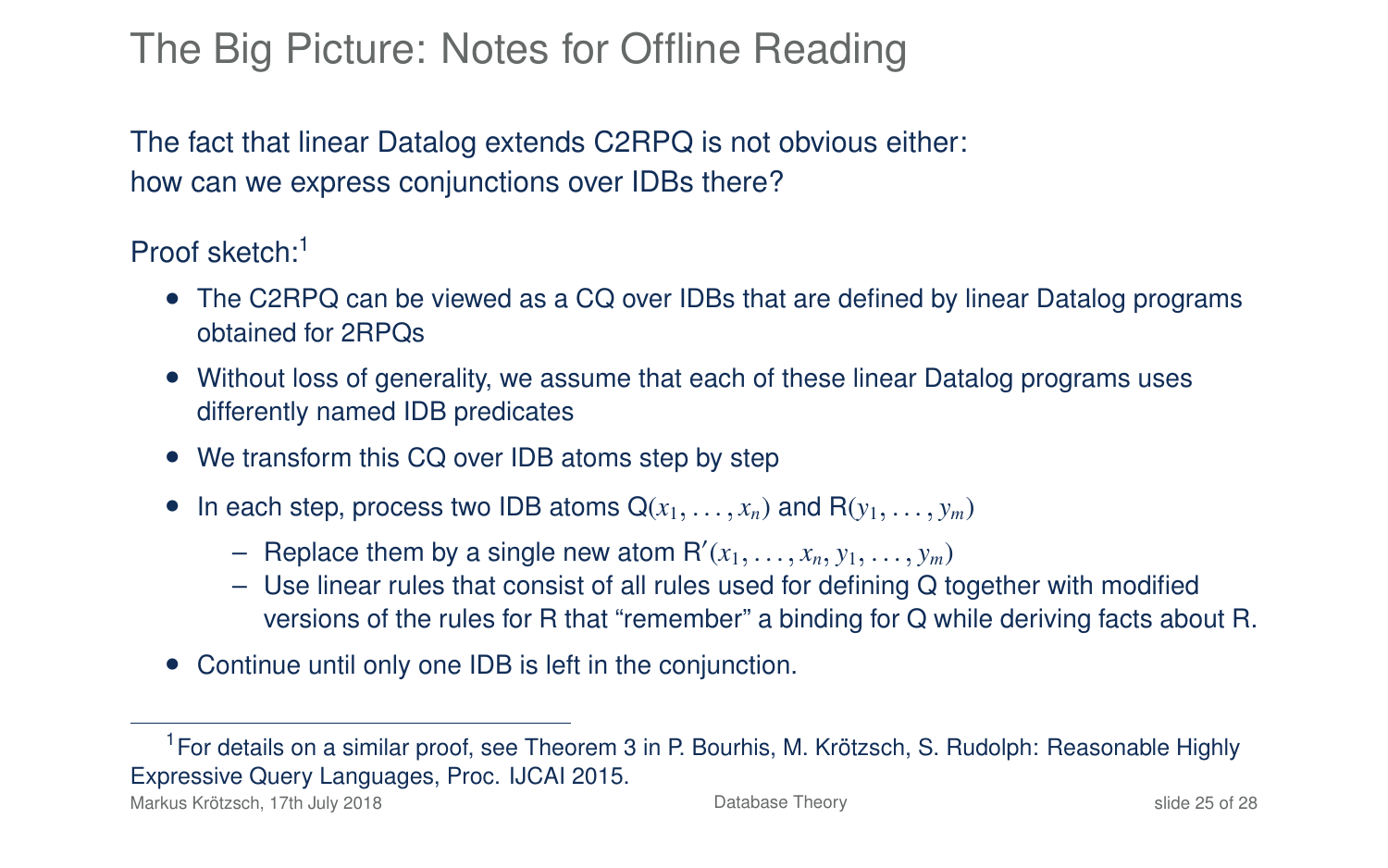# Summary: Dependencies

#### **Dependencies**

- provide useful information about the database schema
- can be used for defining (recursive) views and integrating data
- generalise many concrete types of DB dependencies

The chase provides a principled bottom-up method for computing universal models and answering queries.

Query entailment under dependencies is undecidable, but we have seen three approaches to overcome this:

- Finiteness: universal models are finite (several acyclicity notions)
- Bounded treewidth: universal models have bounded treewidth (several guardedness conditions)
- First-order rewritability: queries can be finitely rewritten (linearity and other conditions)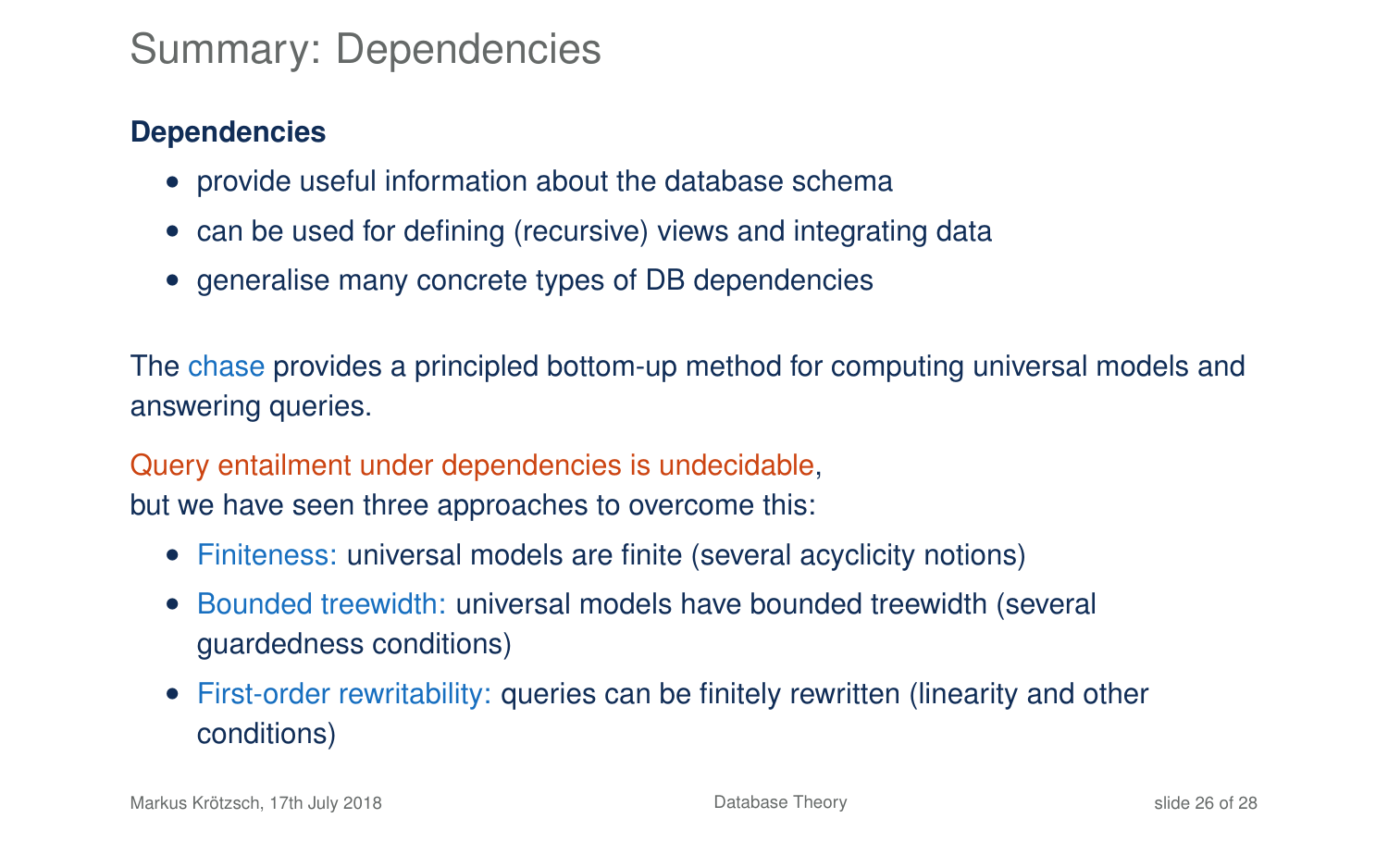### **Conclusions**

The relational data model remains the most widely used general data model, but alternative data models are now also relevant:

- "noSQL" data models (graphs, trees, documents, map, ...)
- All major RDBMS vendors have products in this space, sometimes based on their RDBMSs, sometimes not
- Revival of specialised stores and data models

The same basic theory applies to relational and non-relational DBMSs:

- all data models can be viewed as relational
- fundamental query types re-appear in many settings (CQs, path queries,  $\dots$ )
- non-relational DBMS are taking the lead in realising more advanced concepts (recursive queries, clean set-based semantics)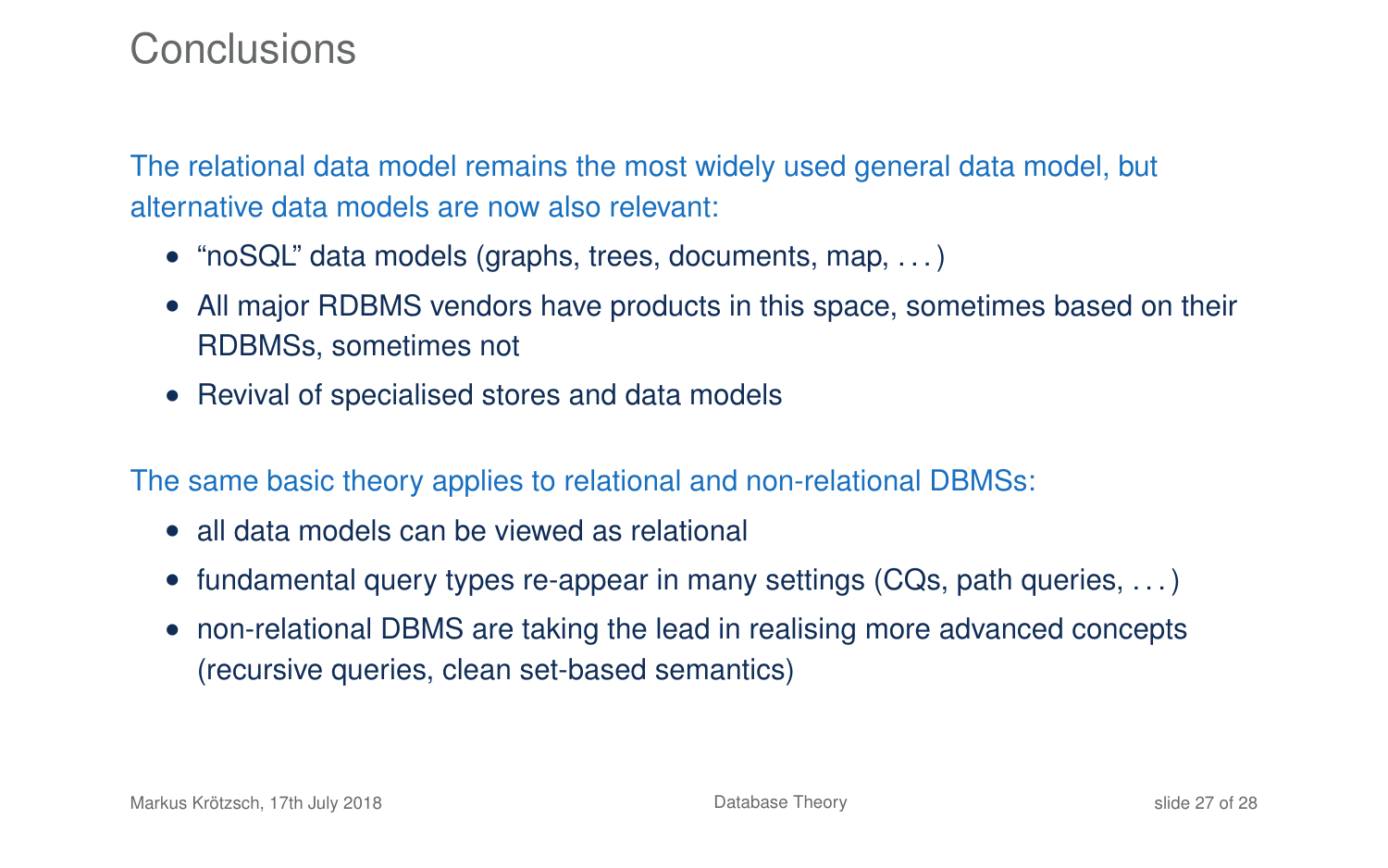### What's next?

Current data management landscape is extremely dynamic and hard to predict – interesting times!

- Many further topics not covered here (data stream processing, distributed models of computation, analytical queries, . . . )
- Many theoretical questions remain open (further query languages, constraints/ontologies, algorithms, . . . )

#### A wider view is key to success:

- Practitioners need to know their tools and be ready to combine them into custom solutions
- Theoreticians need to combine methods from distinct areas and re-integrate practical developments